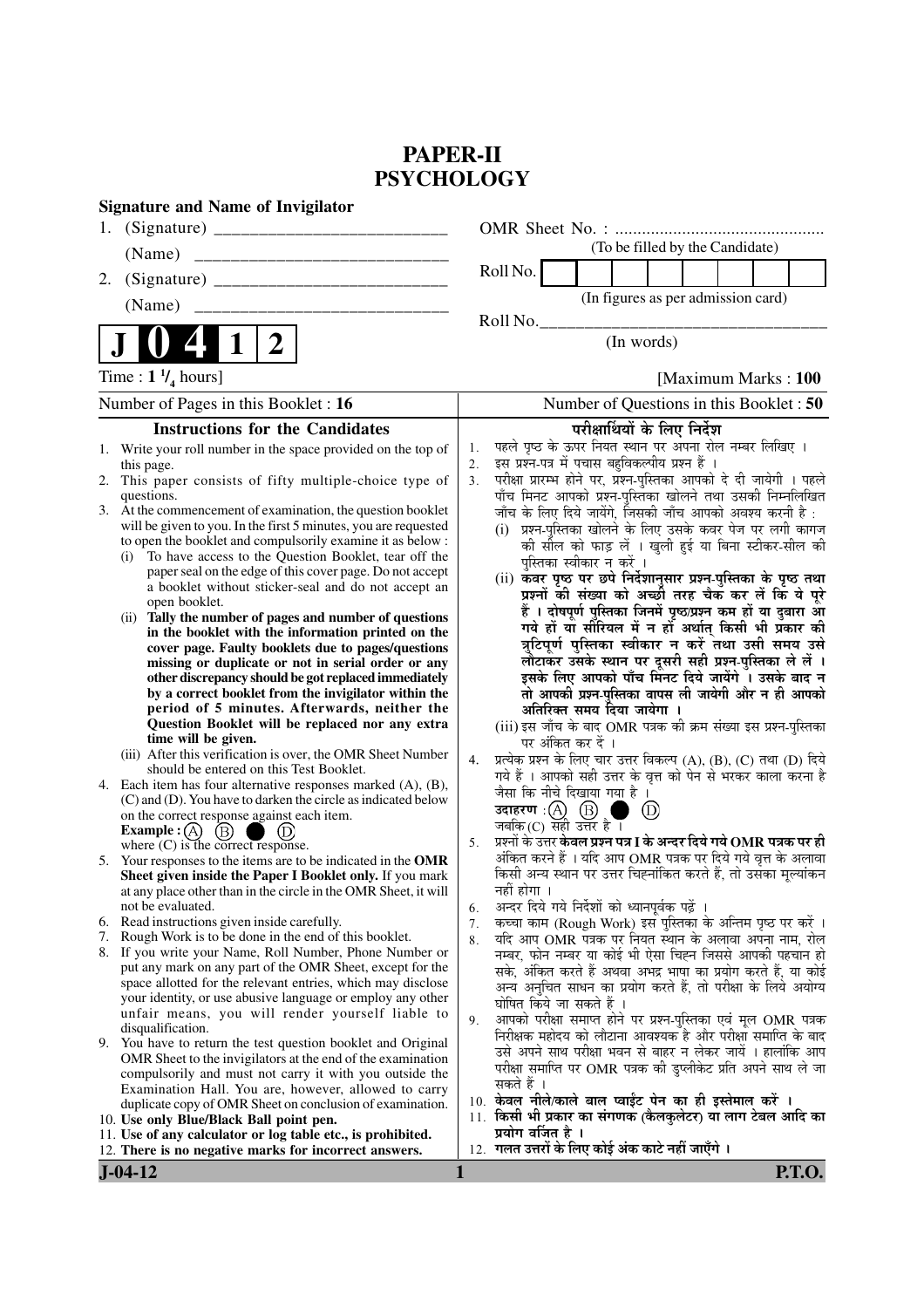## **PSYCHOLOGY PAPER – II**

**Note :** This paper contains **fifty (50)** objective type questions of **two (2)** marks each. **All**  questions are compulsory.

- 1. We sometimes attempt to solve problems by applying the techniques that worked in similar situations in the past. What type of method are we using ?
	- (A) Trial and error
	- (B) Analogy
	- (C) Algorithms
	- (D) Heuristics
- **2.** The fact that a nearer object may obscure a more distant object from the view is due to :
	- (A) Figure and ground
	- (B) Proximity
	- (C) Interposition
	- (D) Closure
- **3.** Match List-I with List-II and indicate your answer with the help of codes given below :

|    |              | $List-I$      |                             |                                                                                                                   |                | $List-II$      |  |  |  |
|----|--------------|---------------|-----------------------------|-------------------------------------------------------------------------------------------------------------------|----------------|----------------|--|--|--|
|    | (Phenomenon) |               |                             |                                                                                                                   | (Psychologist) |                |  |  |  |
|    | p.           |               | Learned<br>helplessness     |                                                                                                                   | 1.             | <b>Bandura</b> |  |  |  |
|    |              |               |                             | q. Cognitive map 2.                                                                                               |                | Seligman       |  |  |  |
|    |              |               | learning                    | r. Observational                                                                                                  | 3.             | Wolpe          |  |  |  |
|    | S.           |               | Systematic                  | desensitization                                                                                                   | 4.             | Tolman         |  |  |  |
|    |              | <b>Codes:</b> |                             |                                                                                                                   |                |                |  |  |  |
|    |              |               | p                           | q                                                                                                                 | r              | S              |  |  |  |
|    | (A)          |               | $\overline{2}$              | $\overline{4}$                                                                                                    | $\mathbf{1}$   | 3              |  |  |  |
|    | (B)          |               | $\overline{3}$              | $\overline{4}$                                                                                                    | 2              | $\mathbf{1}$   |  |  |  |
|    | (C)          |               | $\overline{1}$              | $\mathfrak{Z}$                                                                                                    | $\overline{4}$ | $\overline{2}$ |  |  |  |
|    | (D)          |               | 4                           | $\overline{2}$                                                                                                    | 3              | 1              |  |  |  |
| 4. | (A)<br>(C)   |               | square will be :<br>12<br>7 | In a $3 \times 4$ contingency table, using<br>chi-square test, the degrees of<br>freedom associated with the chi- | (B)<br>(D)     | 6              |  |  |  |
|    |              |               |                             |                                                                                                                   |                |                |  |  |  |

**5.** Match List-I with List-II and indicate your answer using the codes given below :

|     | $List-I$                   |                |                                |                | $List-II$                     |
|-----|----------------------------|----------------|--------------------------------|----------------|-------------------------------|
|     |                            |                | (Function) (Area of the Brain) |                |                               |
| p.  |                            |                |                                |                | Visuo-spatial 1. Hypothalamus |
|     | function                   |                |                                |                |                               |
| q.  | Social norms 2. Cerebellum |                |                                |                |                               |
|     | r. Releasing               |                |                                |                | 3. Orbito-frontal             |
|     | factors                    |                |                                | cortex         |                               |
|     | s. Balance                 |                |                                |                | 4. Parietal cortex            |
|     | <b>Codes:</b>              |                |                                |                |                               |
|     | р                          | q              |                                | r              | S                             |
| (A) | $\overline{2}$             | $\mathbf{1}$   |                                | 4              | 3                             |
| (B) | $\mathbf{1}$               | $\overline{2}$ |                                | 3 <sup>1</sup> |                               |
|     |                            | 3 <sup>1</sup> |                                | $\overline{2}$ |                               |
|     |                            |                |                                |                |                               |
|     |                            |                |                                |                |                               |

- **6.** Read each of the following two statements – Assertion (A) and Reason (R) and indicate your answer using the codes below :
	- Assertion (A) : In Edwards Personal Preference Schedule (EPPS), forced choice format is used.
	- **Reason (R) :** Forced choice format reduces acquiescence response set.

**Codes :**<br>(A) **B**<sup>(</sup>

- (A) Both (A) and (R) are true and (R) is the correct explanation  $of (A)$ .
- (B) Both  $(A)$  and  $(R)$  are true but  $(R)$ is not the correct explanation of  $(A).$
- (C) (A) is true but  $(R)$  is false.
- (D) (A) is false but (R) is true.
- **7.** Why do individuals with high need for achievement quit early when faced by very difficult task ?
	- (A) Get tired easily<br>(B) Have poor person
	- Have poor perseverance
	- (C) Have high anxiety
	- (D) Have high need for efficiency

## **Paper-II 2 J-04-12**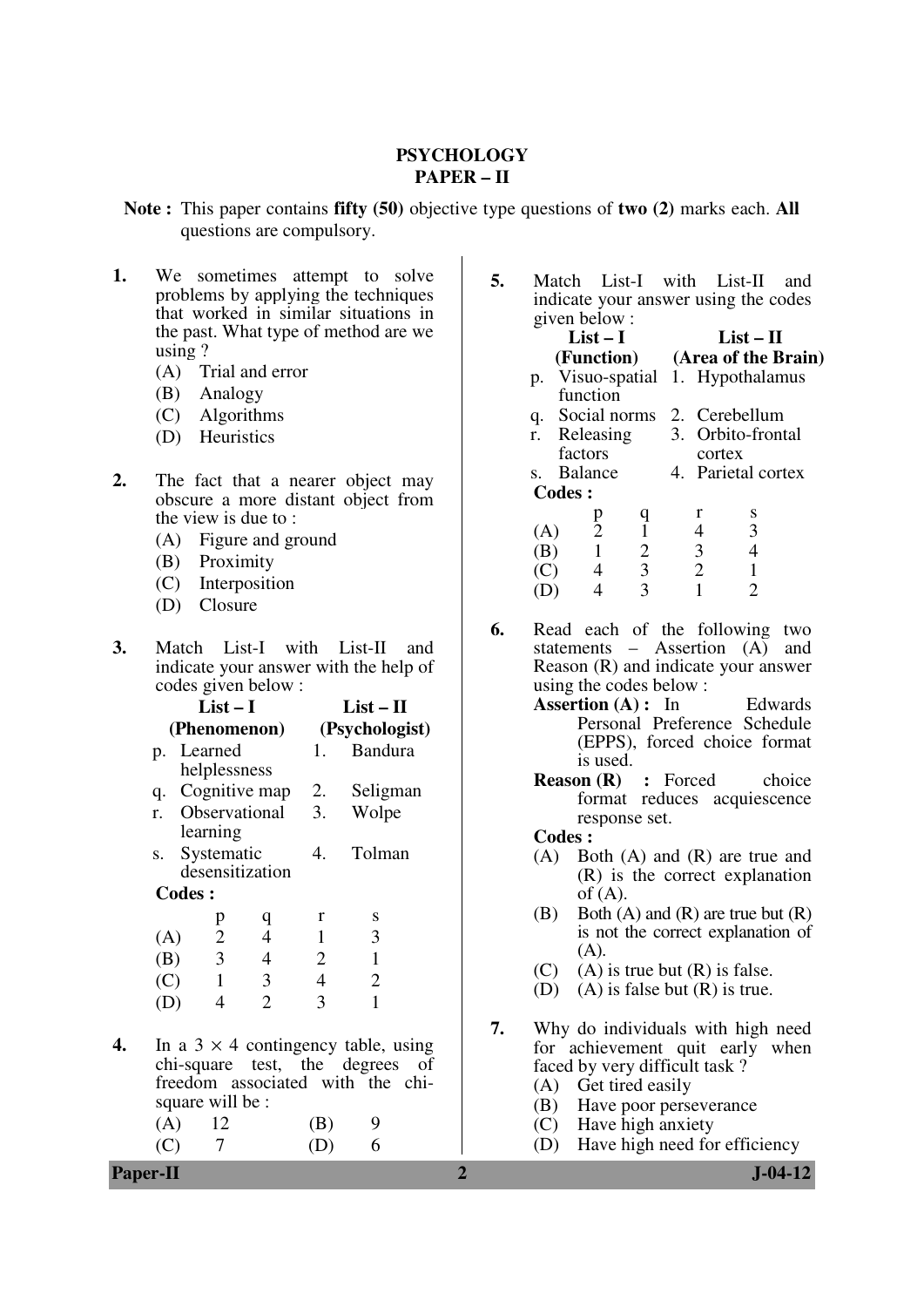# मनोविज्ञान

# ¯ÖÏ¿®Ö¯Ö¡Ö **– II**

<mark>नोट</mark> : इस प्रश्नपत्र में **पचास** (50) बहु-विकल्पीय प्रश्न हैं । प्रत्येक प्रश्न के **दो** (2) अंक हैं । **सभी** प्रश्नों के उत्तर दें ।

- 1. Eम कभी-कभी समस्याओं का समाधान उन्हीं तकनीकों का प्रयोग करते हुए करने का प्रयास करते हैं. जो पहले इसी प्रकार की परिस्थितियों में सफल रही हैं. हम किस प्रकार की विधि का प्रयोग कर रहे हैं ?
	- (A) प्रयास और भल विधि
	- (B) सादश्य विधि
	- (C) अल्गोरिदम
	- (D) स्वानुभविकी
- 2. यह तथ्य कि नजदीक की वस्तु दूर की वस्तु को देखने में व्यवधान पैदा करती है. उसका कारण होता है
	- $(A)$  आकृति और पृष्ठभमि
	- $(B)$  समीपता
	- (C) अंतर स्थिति
	- (D) निकटता
- 3. निम्नलिखित सूची-I को सूची-II से सुमेलित कीजिए और नीचे दिए गए कटों की सहायता से उत्तर दीजिए:

|    |                       |        | सूची – I                                        |                                                 |                                       | सूची – II                                   |  |
|----|-----------------------|--------|-------------------------------------------------|-------------------------------------------------|---------------------------------------|---------------------------------------------|--|
|    |                       |        | (घटक)                                           |                                                 |                                       | (मनोवैज्ञानिक)                              |  |
|    | p.                    |        | अधिगमित                                         |                                                 | 1.                                    | बंडूरा                                      |  |
|    |                       |        | असहायपन                                         |                                                 |                                       |                                             |  |
|    |                       |        |                                                 |                                                 |                                       | q. संज्ञानात्मक मानचित्र 2. सेलिगमैन        |  |
|    |                       |        |                                                 | r.   प्रेक्षात्मक अधिगम                         | 3. वॉल्पे                             |                                             |  |
|    | S.                    | क्रमिक |                                                 |                                                 |                                       | 4. टॉलमैन                                   |  |
|    |                       |        | असंवेदीकरण                                      |                                                 |                                       |                                             |  |
|    | कूट :                 |        |                                                 |                                                 |                                       |                                             |  |
|    |                       |        |                                                 | $\begin{array}{c} q \\ 4 \\ 4 \\ 3 \end{array}$ | $\bf r$                               | $rac{8}{3}$                                 |  |
|    | $(A)$<br>$(B)$        |        | $\begin{array}{c} p \\ 2 \\ 3 \\ 1 \end{array}$ |                                                 | $\frac{1}{\sqrt{2}}$<br>$\frac{1}{2}$ | $\mathbf{1}$                                |  |
|    |                       |        |                                                 |                                                 |                                       | $\overline{2}$                              |  |
|    | $\overline{C}$<br>(D) |        | $\overline{4}$                                  | $\overline{2}$                                  | 3                                     | $\mathbf{1}$                                |  |
|    |                       |        |                                                 |                                                 |                                       |                                             |  |
| 4. |                       |        |                                                 |                                                 |                                       | एक 3 $\times$ 4 असंगता तालिका में काई-वर्ग  |  |
|    |                       |        |                                                 |                                                 |                                       | परीक्षण का उपयोग करते हुए काई-वर्ग से जुड़ी |  |
|    |                       |        |                                                 | स्वतंत्रता की कोटि होगी                         |                                       |                                             |  |
|    | (A)                   |        | - 12                                            |                                                 | (B)                                   | 9                                           |  |

(C) 7 (D) 6

| 5. | निम्नलिखित सूची-I को सूची-II से सुमेलित |  |  |
|----|-----------------------------------------|--|--|
|    | कोजिए :                                 |  |  |

|       | सूची – I                                  | सूची – II                                      |               |                                             |  |
|-------|-------------------------------------------|------------------------------------------------|---------------|---------------------------------------------|--|
|       | (प्रकार्य)                                |                                                |               | (मस्तिष्क क्षेत्र)                          |  |
|       |                                           |                                                |               | p. दृश्य स्थानिक 1. हाइपोथैलेमस             |  |
|       | प्रकार्य                                  |                                                |               |                                             |  |
| q.    | सामाजिक मापदंड 2. सेरेबैलम                |                                                |               |                                             |  |
|       |                                           |                                                |               | r. निस्तारण कारक 3. ऑर्बिटोफ्रंटल कोर्टेक्स |  |
|       | s. संतुलन                                 |                                                |               | 4. पैरिएटल कोर्टेक्स                        |  |
| कूट : |                                           |                                                |               |                                             |  |
|       | $\begin{matrix} p \\ 2 \\ 1 \end{matrix}$ | $\begin{smallmatrix} 0 \\ 1 \end{smallmatrix}$ | r             |                                             |  |
| (A)   |                                           |                                                | $\frac{4}{3}$ | $\frac{8}{3}$                               |  |
| (B)   |                                           | $\overline{2}$                                 |               |                                             |  |
| (C)   | $\frac{4}{1}$                             | $\frac{3}{3}$                                  | 2             |                                             |  |
|       | 4                                         |                                                |               | 2                                           |  |
|       |                                           |                                                |               |                                             |  |

**6.** निम्नलिखित दोनों कथनों – अभिकथन (A) और तर्क (R) को पढ़िए और निम्नलिखित कुटों का प्रयोग करते हुए अपने उत्तर का उल्लेख कोजिए $\cdot$ **अभिकथन (A) :** एडवर्डस पर्सनल प्रिफ्रेन्स स्केडयुल (ई पी पी एस) में अनिवार्य विकल्प फार्मेट का उपयोग किया जाता है ।

- **तर्क (R) :** अनिवार्य विकल्प फार्मेट अनवृत्त प्रत्युत्तर सेट को कम करता है।
- कूट $:$
- (A)  $(A)$  और  $(R)$  दोनों सही हैं, और  $(R)$ ,
- $(A)$  की सही व्याख्या है।  $(B)$   $(A)$  और  $(R)$  दोनों सही हैं, परन्तु  $(R)$ ,
	- $(A)$  की सही व्याख्या नहीं है ।
- (C)  $(A)$  सही है, लेकिन (R) गलत है।
- (D)  $(A)$  गलत है, लेकिन (R) सही है।

**7.** उच्च उपलब्धि आवश्यकता वाले व्यक्ति कठिन कार्य को काफी पहले क्यों छोड़ देते हैं ?  $(A)$  । आसानी से थक जाने के कारण

- (B) धैर्य की कमी के कारण
- (C) उच्च दश्चिन्ता होने के कारण
- (D) दक्षता की उच्च-आवश्यकता होने के कारण

# **J-04-12 3 Paper-II**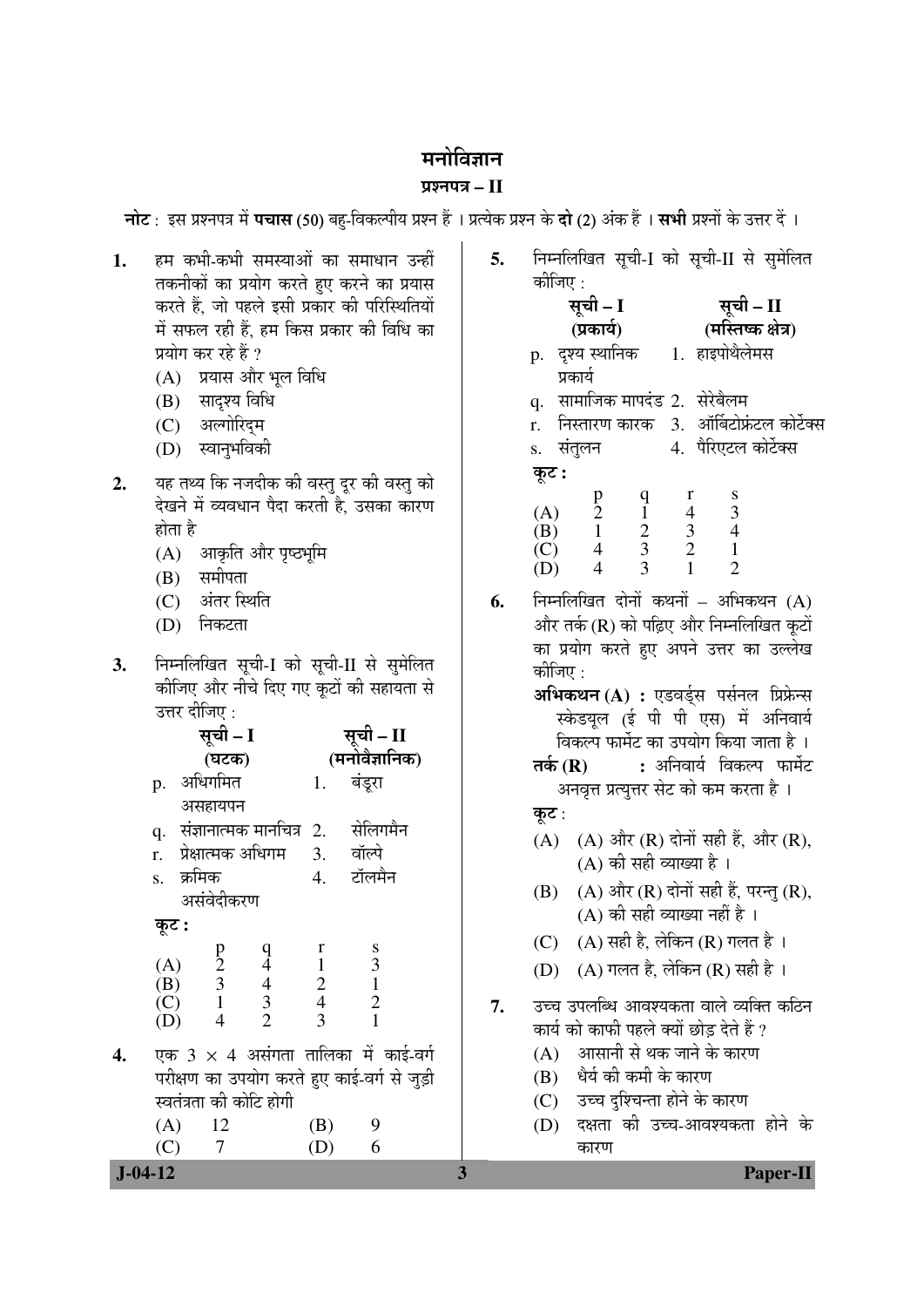- **8. Assertion (A) :** According to R. B. Cattell, source traits are important in the understanding of personality.
	- **Reason (R) :** Oblique rotation is used for uncovering source traits.

Codes :<br>
(A) Bo

- Both  $(A)$  and  $(R)$  are true and  $(R)$ is the correct explanation of (A).
- (B) Both (A) and (R) are true but<br>(R) is not the correct  $(R)$  is not explanation of (A).
- (C) (A) is true but  $(R)$  is false.
- $(D)$   $(A)$  is false but  $(R)$  is true
- **9.** Which of the following represents the Tetrad equation as given by Spearman ?
	- (A)  $r_{12} \times r_{34} = r_{14} \times r_{23}$
	- (B)  $r_{13} \times r_{24} = r_{14} \times r_{23}$
	- (C)  $r_{14} \times r_{23} = r_{13} \times r_{24}$
	- (D) All of these
- **10.** What among the following define a problem space ?
	- 1. An initial state<br>2. A goal state
	- 2. A goal state<br>3. A set of ope
	- A set of operations<br>1, 3 (B) 1. 2
	- $(A)$  1, 3 (B)
	- $(C)$  2, 3  $(D)$  1, 2, 3
- **11.** A generalized picture or model of an object or event, learned in the past and stored in memory, is :
	- (A) perceptual constancy
	- (B) memory trace
	- (C) prototype
	- (D) cognitive map
- **12. Assertion (A) :** We are able to recognize the similarity and
	- differences of two objects.<br>Reason  $(R)$ : Dissoc **(R)** : Dissociable<br>stems operate subsystems operate<br>simultaneously in each simultaneously in cerebral hemisphere.

 **Codes :** 

- $(A)$  Both  $(A)$  and  $(R)$  are true and  $(R)$ is the correct explanation of (A).
- (B) Both (A) and (R) are true but (R) is not the correct explanation of (A).
- $(C)$  (A) is true but  $(R)$  is false
- (D) Both (A) and (R) are false
- **13.** What is the correct sequence of events given below ?
	- 1. Releasing of neurotransmitters
	- 2. Post synaptic potential<br>3. Binding on receptor sit
	- 3. Binding on receptor sites
	- 4. Synthesis of neurotransmitters **Codes :**

| (A) |              | $\mathcal{D}$ | 3 |                             |
|-----|--------------|---------------|---|-----------------------------|
| (B) |              | 3             | 2 |                             |
| (C) |              |               | 3 | $\mathcal{D}_{\mathcal{L}}$ |
| (D) | $\mathbf{2}$ |               |   | 3                           |

- **14. Assertion (A) :** The amplitude of the action potential in a neuron does not go beyond + 40 mV.
	- **Reason (R) :** Neurons function on "all or none" basis.

 **Codes :** 

- (A) Both (A) and (R) are true and (R) is the correct explanation of  $(A)$ .
- (B) Both (A) and (R) are true but (R) is not the correct explanation of (A).
- $(C)$  (A) is true but  $(R)$  is false
- (D) (A) is false but (R) is true
- **15.** A man reflects his anger from his boss to his child, is an example of :
	- (A) Projection
	- (B) Reaction Formation
	- (C) Displacement
	- (D) Regression
- **16.** Speed and power tests can be distinguished on the basis of :
	- 1. Time limit
	- 2. Difficulty level
	- 3. Verbal/Non-verbal content

#### **Codes :**

- $(A)$  1 and 2
- (B) 1 and 3
- $(C)$  2 and 3
- (D) 1, 2 and 3
- **17.** Natural concepts are based on :
	- (A) prototypes
		- (B) a set of rules/properties
		- (C) schemas
	- (D) propositions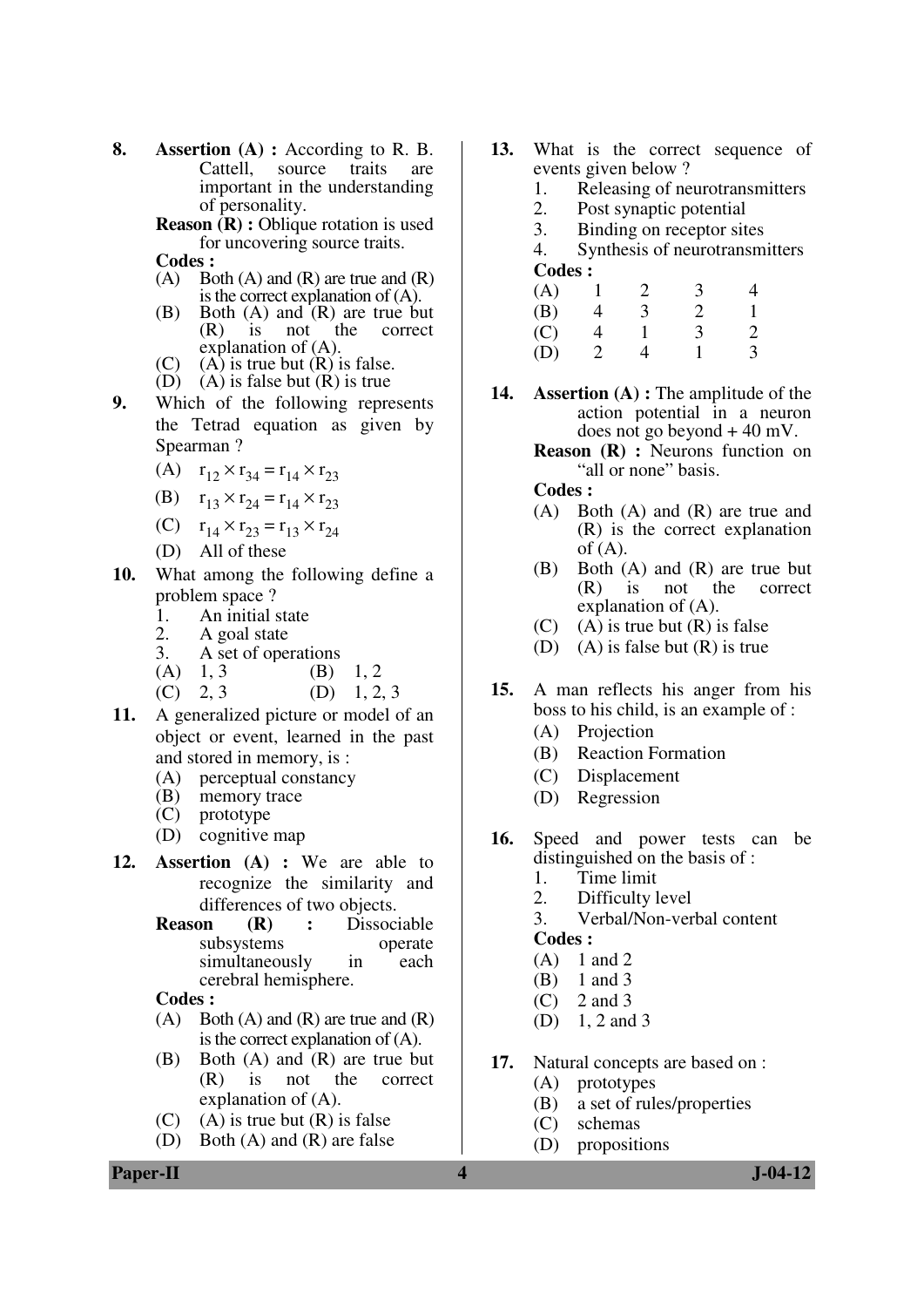- **8. अभिकथन (A) :** आर.बी. कैटेल के अनसार व्यक्तित्व को समझने के लिए स्रोत शीलगण महत्त्वपूर्ण हैं ।
	- **तर्क (R) :** खुले स्रोत की विशेषता के लिए तिर्यक चक्राँवर्तन का उपयोग किया जाता है ।
	- कट $:$
	- $(A)$   $(A)$  और  $(R)$  दोनों सही हैं, और  $(R)$ , (A) का सही स्पष्टीकरण है $\perp$
	- $(B)$   $(A)$  और  $(R)$  दोनों सही हैं. लेकिन (R),  $(A)$  का सही स्पष्टीकरण नहीं है ।
	- (C)  $(A)$  सही है, लेकिन (R) गलत है।
	- (D)  $(A)$  गलत है, लेकिन  $(R)$  सही है।
- 9. स्पेयरमैन द्वारा बताए गए अनुसार चतुष्टय समीकरण निम्नलिखित में से कौन सा है ?
	- (A)  $r_{12} \times r_{34} = r_{14} \times r_{23}$
	- (B)  $r_{13} \times r_{24} = r_{14} \times r_{23}$
	- (C)  $r_{14} \times r_{23} = r_{13} \times r_{24}$
	- (D) उपर्युक्त सभी
- 10. निम्नलिखित में से समस्या-दिक को परिभाषित करता है :
	- 1. एक आरंभिक स्थिति
	- 2. एक लक्ष्य स्थिति
	- 3. एक प्रचालन सेट
	- (A)  $1, 3$  (B)  $1, 2$ <br>(C)  $2, 3$  (D)  $1, 2$
	- (D)  $1, 2, 3$
- 11. किसी वस्त या घटना का एक सामान्यीकृत चित्र या मॉडल. जिसका पहले अधिगम किया गया था और जो स्मृति-पटल में संचित है. निम्नलिखित में से क्या कहलाता है ?
	- $(A)$  प्रत्यक्षात्मक चिंता
	- (B) स्मृति-अवशेष
	- (C) प्रोटोटाइप (प्राकप्रारूप)
	- $(D)$  संज्ञानात्मक मानचित्र
- **12. अभिकथन (A) :** हम दो वस्तुओं की समानता और अंतर की पहचान कर पाते हैं । **तर्क (R) :** विघटनीय उप प्रणाली प्रत्येक सेरीब्रेल हेमिस्फियर में एक साथ कार्य करती हैं ।

कूट:

- (A)  $(A)$  और (R) दोनों सही हैं, और (R), (A) की सही व्याख्या है ।
- $(B)$   $(A)$  और  $(R)$  दोनों सही हैं, लेकिन (R),  $(A)$  की सही व्याख्या नहीं है ।
- (C)  $(A)$  सही है, लेकिन (R) गलत है ।
- (D)  $(A)$  और  $(R)$  दोनों गलत हैं ।
- 13. Fital older and the bottle of the fact of the fact of the fact of the fact of the fact of the fact of the fa
	- 1. तंत्रिका पारेषक का निकलना
	- 2. पश्च-साइनेप्टिक विभव
	- 3. माही स्थल पर आबद्ध होना
	- 4. तंत्रिका पारेषक का संश्लेषण
	- कुट $:$
- $(A)$  1 2 3 4<br>  $(B)$  4 3 2 1<br>  $(C)$  4 1 3 2 (B) 4 3 2 1 (C) 4 1 3 2 (D) 2 4 1 3
- 14. **अभिकथन (A) :** एक न्यूरोन में क्रिया विभव का विस्तार + 40 एम वी से अधिक नहीं होता है $\perp$ 
	- **तर्क (R) :** न्यूरोन ''सम्पूर्ण या शून्य'' के आधार पर कार्य करता है ।
	- कट $:$
	- (A)  $(A)$  और (R) दोनों सही हैं, और (R), (A) की सही व्याख्या है ।
	- $(B)$   $(A)$  और  $(R)$  दोनों सही हैं, और  $(R)$ ,  $(A)$  की सही व्याख्या नहीं है ।
	- (C)  $(A)$  सही है, लेकिन (R) गलत है।
	- $(D)$   $(A)$  गलत है, लेकिन  $(R)$  सही है ।
- 15. एक आदमी अपने बॉस का गुस्सा अपने बच्चे पर निकालता है । यह निम्नलिखित में से किसका उदाहरण है ?
	- $(A)$  प्रक्षेपण
	- (B) प्रतिक्रिया विधान
	- $(C)$  विस्थापन
	- $(D)$  प्रतिगमन
- 16. गति और शक्ति परीक्षण में निम्नलिखित के आधार पर अंतर किया जा सकता है  $\cdot$ 
	- 1. समय सीमा
	- 2. कठिनाई का स्तर
	- 3. शाब्दिक/अशाब्दिक विषय–वस्त

कट $:$ 

- (A)  $1 \text{ and } 2$  (B)  $1 \text{ and } 3$
- (C)  $2 \text{ and } 3$  (D)  $1, 2 \text{ and } 3$
- 17. प्राकृतिक संकल्पना निम्नलिखित पर आधारित होती हैं :
	- (A) प्रोटोटाइप (प्राक्प्रारूप)
	- (B) सिद्धांत/गणों का सेट
	- (C) स्कीमा
	- (D) तर्कवाक्य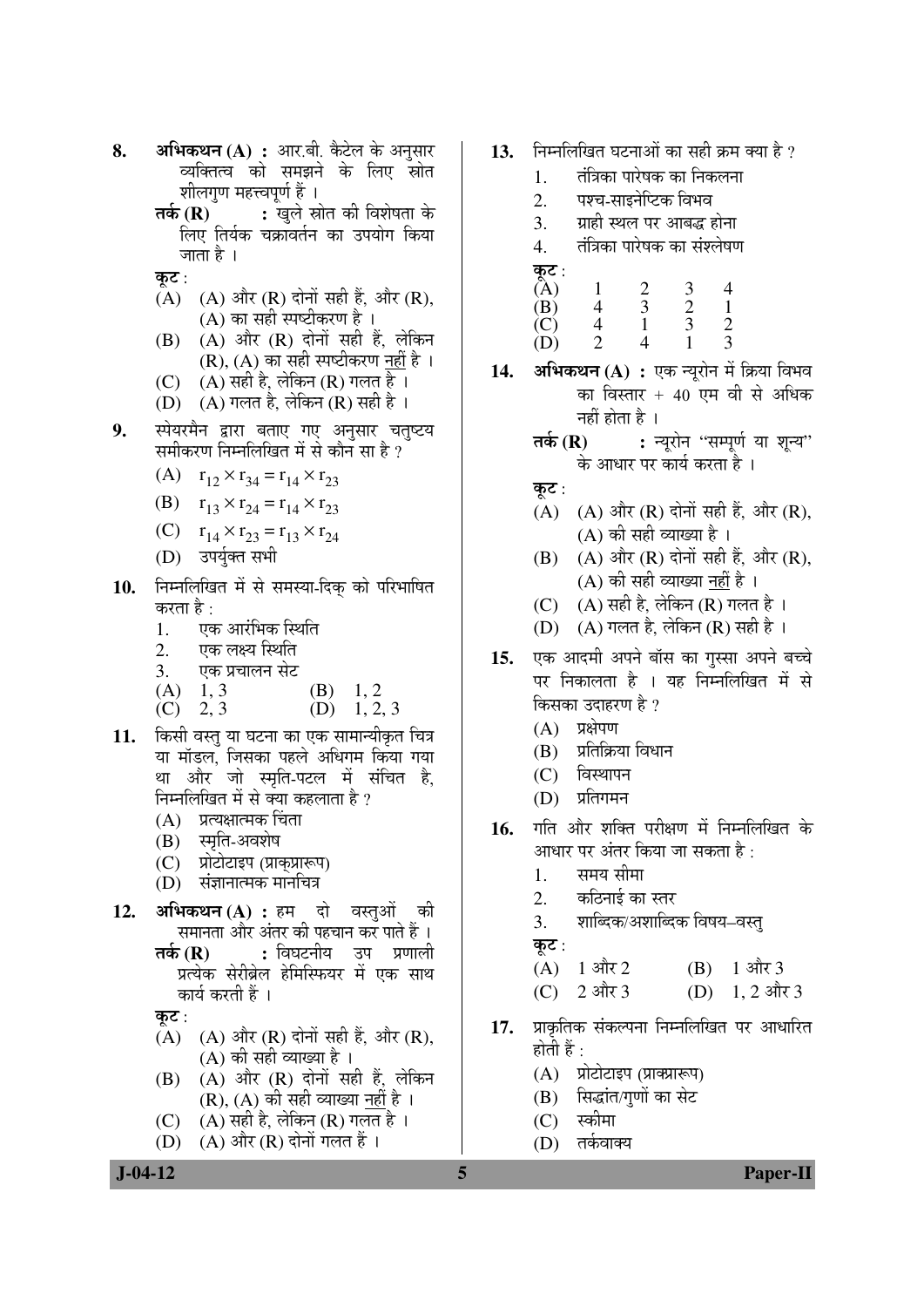| 18. | Match                       |                             |                     |                                            | List-I with List-II                                                | and |  |
|-----|-----------------------------|-----------------------------|---------------------|--------------------------------------------|--------------------------------------------------------------------|-----|--|
|     |                             |                             |                     | indicate your answer using the codes       |                                                                    |     |  |
|     | given below:                |                             |                     |                                            |                                                                    |     |  |
|     | $List-I$                    |                             |                     | $List - II$                                |                                                                    |     |  |
|     | (Presentation of            |                             |                     |                                            | (Type of                                                           |     |  |
|     | reinforcement)              |                             |                     |                                            | reinforcement)                                                     |     |  |
|     | p.                          |                             |                     |                                            | An unpleasant 1. Positive                                          |     |  |
|     | stimulus is                 |                             |                     |                                            | reinforcement                                                      |     |  |
|     | presented to                |                             |                     |                                            |                                                                    |     |  |
|     | decrease                    |                             |                     |                                            |                                                                    |     |  |
|     | behaviour                   |                             |                     |                                            |                                                                    |     |  |
|     | q. An unpleasant            |                             |                     |                                            | 2. Negative                                                        |     |  |
|     | stimulus is                 |                             |                     |                                            | reinforcement                                                      |     |  |
|     | removed to                  |                             |                     |                                            |                                                                    |     |  |
|     | <i>ncrease</i><br>behaviour |                             |                     |                                            |                                                                    |     |  |
| r.  | A pleasant                  |                             |                     |                                            | 3. Positive                                                        |     |  |
|     | stimulus is                 |                             |                     |                                            | punishment                                                         |     |  |
|     | presented to                |                             |                     |                                            |                                                                    |     |  |
|     | increase                    |                             |                     |                                            |                                                                    |     |  |
|     | behaviour                   |                             |                     |                                            |                                                                    |     |  |
| S.  | A pleasant                  |                             |                     | 4.                                         | Negative                                                           |     |  |
|     | stimulus is                 |                             |                     |                                            | punishment                                                         |     |  |
|     | removed to                  |                             |                     |                                            |                                                                    |     |  |
|     | decrease                    |                             |                     |                                            |                                                                    |     |  |
|     | behaviour                   |                             |                     |                                            |                                                                    |     |  |
|     | <b>Codes:</b>               |                             |                     |                                            |                                                                    |     |  |
|     |                             | p                           |                     | r                                          | S                                                                  |     |  |
|     | (A)                         | $\mathbf{1}$                | $\frac{9}{2}$ 3 1 2 | $\begin{array}{c} 3 \\ 4 \\ 3 \end{array}$ | 4                                                                  |     |  |
|     | (B)                         | $\frac{2}{4}$               |                     |                                            | $\mathbf{1}$                                                       |     |  |
|     | (C)                         | 3                           |                     | $\mathbf{1}$                               | $\frac{2}{4}$                                                      |     |  |
|     | (D)                         |                             |                     |                                            |                                                                    |     |  |
| 19. |                             |                             |                     |                                            | Short term memory is capable of                                    |     |  |
|     |                             |                             |                     |                                            | holding approximately how many<br>items of unrelated information ? |     |  |
|     | (A)                         | one                         |                     |                                            |                                                                    |     |  |
|     | (B)                         | two to four                 |                     |                                            |                                                                    |     |  |
|     | (C)                         | five to nine                |                     |                                            |                                                                    |     |  |
|     | (D)                         | ten to twelve               |                     |                                            |                                                                    |     |  |
| 20. |                             |                             |                     |                                            | Learning of fears is best explained                                |     |  |
|     | by:                         |                             |                     |                                            |                                                                    |     |  |
|     | (A)                         | <b>Operant conditioning</b> |                     |                                            |                                                                    |     |  |
|     | (B)                         |                             |                     |                                            | <b>Classical conditioning</b>                                      |     |  |
|     | (C)                         |                             |                     |                                            | Observational learning                                             |     |  |
|     |                             | Latent learning             |                     |                                            |                                                                    |     |  |
| 21. | Choose                      |                             |                     |                                            | the correct sequence of                                            |     |  |
|     |                             |                             |                     |                                            | emergence of the following theories                                |     |  |
|     | of emotion :                |                             |                     |                                            |                                                                    |     |  |
|     | 1.                          | James – Lange               |                     |                                            |                                                                    |     |  |
|     | 2.                          | Cannon - Bard               |                     |                                            |                                                                    |     |  |
|     | 3.                          | Schachter and Singer        |                     |                                            |                                                                    |     |  |
|     | 4.                          | Darwin                      |                     |                                            |                                                                    |     |  |
|     | (A)                         | 1                           | 3                   |                                            | 4                                                                  |     |  |
|     | (B)                         | 4                           | 3                   |                                            | 1                                                                  |     |  |
|     | $\left( \mathrm{C}\right)$  | $\overline{4}$              | $\mathbf{1}$        | $\frac{2}{2}$<br>$\frac{2}{3}$             | 3                                                                  |     |  |
|     |                             | 1                           | $\overline{2}$      |                                            | 4                                                                  |     |  |

- **22.** What is true of drives ?
	- 1. Internal states
	- 2. Aroused by tension
	- 3. Underlying need
	- 4. Guided by external stimuli
	- $(A)$  1, 2 and 4
	- $(B)$  1, 2 and 3
	- $(C)$  2, 3 and 4
	- (D) 1, 2, 3 and 4
- **23.** Intellectual functioning is mainly in the domain of which lobe of the Cortex ?
	- (A) Occipital lobe
	- (B) Frontal lobe
	- (C) Parietal lobe
	- (D) Temporal lobe
- **24.** A nerve cell that responds to a vertical line but not to horizontal line is an example of
	- (A) linear perspective system
	- (B) feature detector
	- (C) pattern analyser
	- (D) selection and organization process
- **25.** The visual signals from each retina reach striate cortex via which of the following ?
	- (A) Lateral geniculate nucleus
	- (B) Medical geniculate nucleus
	- (C) Infero-temporal cortex
	- (D) Posterior parietal cortex
- **26.** Observational learning involves :
	- 1. Attention and retention
	- 2. Attention and Reinforcement
	- 3. Production processes and motivation
	- 4. Reinforcement and motivation
	- $(A)$  1 and 3 only
	- (B) 2 and 4 only
	- $(C)$  3 and 4 only
	- (D) 1 and 2 only

**Paper-II 6 J-04-12**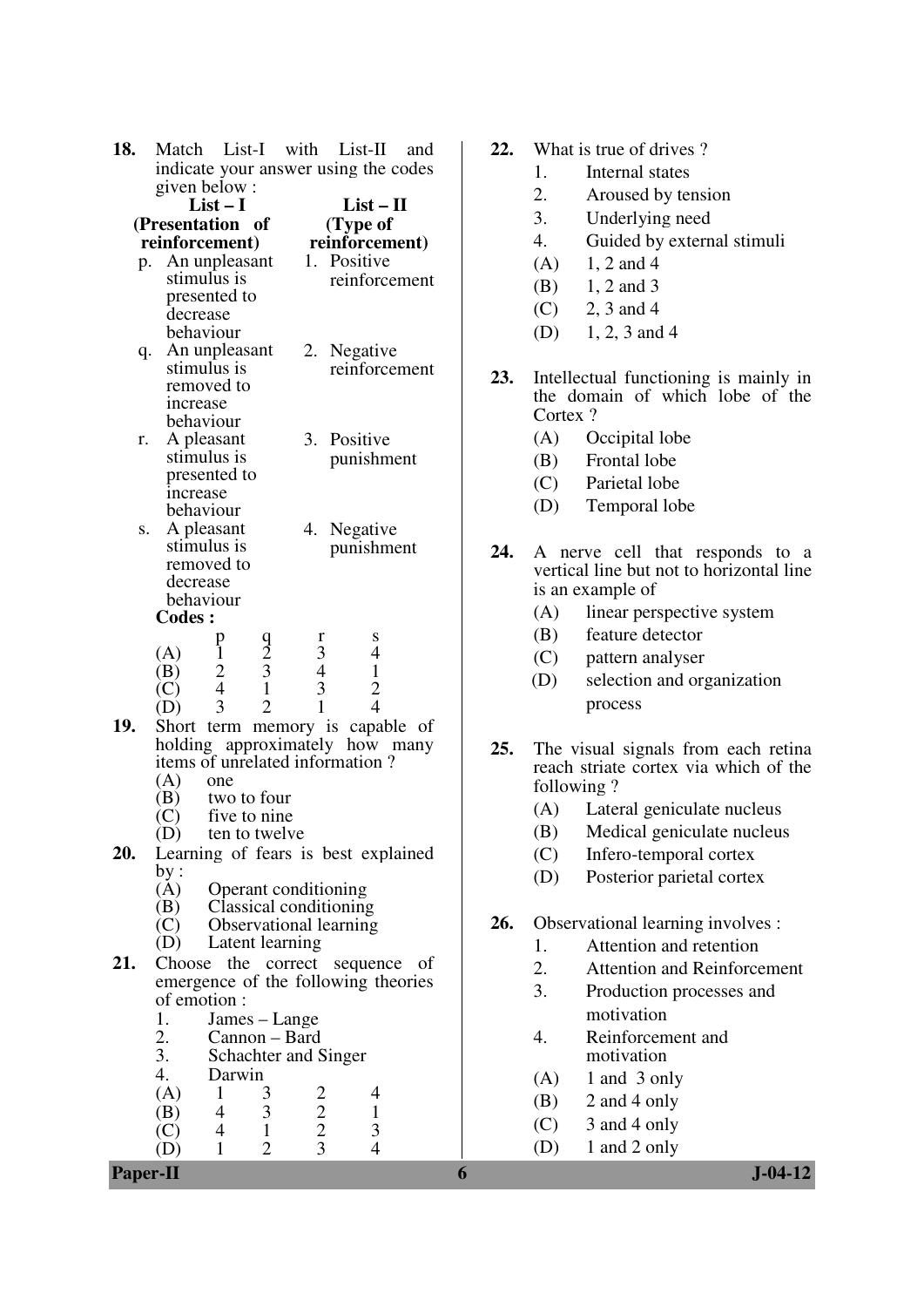| 18. |                             |                                                                  |                                                 |                                            | सूची-1 को इसके विवरण सूची-II के साथ             |  |  |  |
|-----|-----------------------------|------------------------------------------------------------------|-------------------------------------------------|--------------------------------------------|-------------------------------------------------|--|--|--|
|     |                             | सुमेलित कीजिए और नीचे दिए गए कूटों की<br>सहायता से उत्तर दीजिए : |                                                 |                                            |                                                 |  |  |  |
|     |                             |                                                                  |                                                 |                                            |                                                 |  |  |  |
|     | सूची - I<br>सूची – II       |                                                                  |                                                 |                                            |                                                 |  |  |  |
|     |                             |                                                                  |                                                 |                                            | (प्रबलन की प्रस्तुति)           (प्रबलन प्रकार) |  |  |  |
|     |                             |                                                                  |                                                 |                                            | p. व्यवहार को कम करने  1.  सकारात्मक            |  |  |  |
|     |                             | के लिए अप्रिय उद्दीपक                                            |                                                 |                                            | प्रबलन                                          |  |  |  |
|     | की प्रस्तुति                |                                                                  |                                                 |                                            |                                                 |  |  |  |
|     | q. व्यवहार में वृद्धि के    |                                                                  |                                                 |                                            | 2.   नकारात्मक प्रबलन                           |  |  |  |
|     |                             | लिए अप्रिय उद्दीपक                                               |                                                 |                                            |                                                 |  |  |  |
|     | का हटाना                    |                                                                  |                                                 |                                            |                                                 |  |  |  |
|     | r.  व्यवहार में वृद्धि के   |                                                                  |                                                 |                                            | 3. सकारात्मक दंड                                |  |  |  |
|     | की प्रस्तुति                | लिए सुखद् उद्दीपक                                                |                                                 |                                            |                                                 |  |  |  |
|     | s.  व्यवहार में कमी के      |                                                                  |                                                 |                                            | 4.  नकारात्मक दंड                               |  |  |  |
|     |                             | लिए सुखद् उद्दीपक                                                |                                                 |                                            |                                                 |  |  |  |
|     | का हटाना                    |                                                                  |                                                 |                                            |                                                 |  |  |  |
|     | कूट :                       |                                                                  |                                                 |                                            |                                                 |  |  |  |
|     |                             |                                                                  |                                                 | $\mathbf r$                                | ${\bf S}$                                       |  |  |  |
|     | (A)                         | $\begin{array}{c} \n p \\ \n 1 \\ \n 2 \\ \n 4 \n \end{array}$   | $\begin{array}{c} 9 \\ 2 \\ 3 \\ 1 \end{array}$ | $\mathfrak{Z}$                             | $\overline{4}$                                  |  |  |  |
|     | (B)<br>$\overline{C}$       |                                                                  |                                                 | $\overline{4}$<br>$\mathfrak{Z}$           | $\mathbf{1}$                                    |  |  |  |
|     | (D)                         | $\overline{3}$                                                   | $\overline{2}$                                  | 1                                          | $\frac{2}{4}$                                   |  |  |  |
|     |                             |                                                                  |                                                 |                                            | 19. अल्पकालिक स्मृति असंबद्ध सूचना के कितने     |  |  |  |
|     |                             | मदों का संचय कर सकती है ?                                        |                                                 |                                            |                                                 |  |  |  |
|     | (A)                         | एक                                                               |                                                 |                                            | (B) दो से चार                                   |  |  |  |
|     | (C)                         | पाँच से नौ                                                       |                                                 |                                            | (D) दस से बारह                                  |  |  |  |
|     |                             |                                                                  |                                                 |                                            |                                                 |  |  |  |
| 20. |                             |                                                                  |                                                 |                                            | भय के अधिगम की निम्नलिखित में से किसके          |  |  |  |
|     |                             | द्वारा सर्वोत्तम व्याख्या होती है ?                              |                                                 |                                            |                                                 |  |  |  |
|     |                             | (A) क्रियाप्रसूत अनुबन्धन                                        |                                                 |                                            |                                                 |  |  |  |
|     | (B)                         |                                                                  | क्लास्कीय अनुबन्धन<br>प्रेक्षणीय अधिगम          |                                            |                                                 |  |  |  |
|     | (C)<br>(D)                  |                                                                  | अव्यक्त अधिगम                                   |                                            |                                                 |  |  |  |
|     |                             |                                                                  |                                                 |                                            |                                                 |  |  |  |
| 21. |                             |                                                                  |                                                 |                                            | संवेग के निम्नलिखित सिद्धांतों के उद्भव के      |  |  |  |
|     |                             | सही क्रम का चयन कीजिए :                                          |                                                 |                                            |                                                 |  |  |  |
|     | 1.                          | जेम्स – लैंग                                                     |                                                 |                                            |                                                 |  |  |  |
|     | 2.                          |                                                                  | कैनन – बार्ड                                    |                                            |                                                 |  |  |  |
|     | 3.                          |                                                                  | शैस्टर एवं सिंगर                                |                                            |                                                 |  |  |  |
|     | 4.                          | डार्विन                                                          |                                                 |                                            |                                                 |  |  |  |
|     | (A)<br>(B)                  | $\mathbf{1}$<br>$\overline{4}$                                   | $\frac{3}{3}$                                   |                                            | $\overline{\mathcal{A}}$<br>$\mathbf 1$         |  |  |  |
|     | $\left(\overline{C}\right)$ | $\overline{4}$                                                   | $\mathbf{1}$                                    | $\begin{array}{c} 2 \\ 2 \\ 3 \end{array}$ |                                                 |  |  |  |
|     | (D)                         | $\mathbf{1}$                                                     | $\overline{2}$                                  |                                            | $\frac{3}{4}$                                   |  |  |  |

22. ¥ÖÖÖ BÖÖ EÜ EÜ EÜ EÜ EÜ EÜ EÜ

- 1. †ÖÓŸÖ׸üÛú ¤ü¿ÖÖ
- 2. तनाव से उद्दोलित
- 3. अंतर्निहित आवश्यकता
- 4. बाह्य उद्दीपकों से निर्देशित
- $(A)$  1, 2 और 4
- $(B)$  1, 2 और 3
- (C) 2, 3 और 4
- $(D)$  1, 2, 3 और 4
- 23. बौद्धिक प्रकार्य कोर्टेक्स की किस पालि (खण्ड) के डोमेन में है ?
	- $(A)$  पश्च खंड
	- $(B)$   $\quad$   $\frac{3\pi}{3}$   $\frac{1}{2}\frac{1}{5}$
	- $(C)$  शंख पालि
	- (D) कर्णपाली
- 24. तंत्रिका कोशिका, जो लम्ब पंक्ति में प्रतिक्रिया करता है लेकिन क्षैतिज पंक्ति में नहीं, यह निम्नलिखित का उदाहरण है $\cdot$ 
	- $(A)$  रैखिक परिप्रेक्ष्य प्रणाली
	- $(B)$  अभिलक्षण संज्ञापक
	- (C) प्रतिमान विश्लेषक
	- (D) चयन और संगठन प्रक्रिया
- 25. प्रत्येक दृष्टि-पटल से दृष्टि संकेत निम्नलिखित में से किसके माध्यम से धारीदार वलकुट तक पहुँचता है ?
	- (A) पार्श्विक जेनिकुलेट केंद्रक
	- (B) मध्यवर्ती जेनिकुलेट केंद्रक
	- (C) इंफेरो-टेम्पोरल वलकुट
	- (D) पोस्टेरिअर-पेरिएटल वलकूट
- 26. प्रेक्षण अधिगम में निम्नलिखित होता है:
	- 1. अवधान और धारणा
	- 2. अवधान और प्रबलन
	- 3. उत्पादन प्रक्रिया और अभिप्रेरणा
	- 4. प्रबलन और अभिप्रेरणा
	- $(A)$  1 और 3 सही हैं।
	- $(B)$  2 और 4 सही हैं ।
	- (C) 3 और 4 सही हैं ।
	- (D)  $1 \text{ and } 2 \text{ and } \tilde{g}$  ।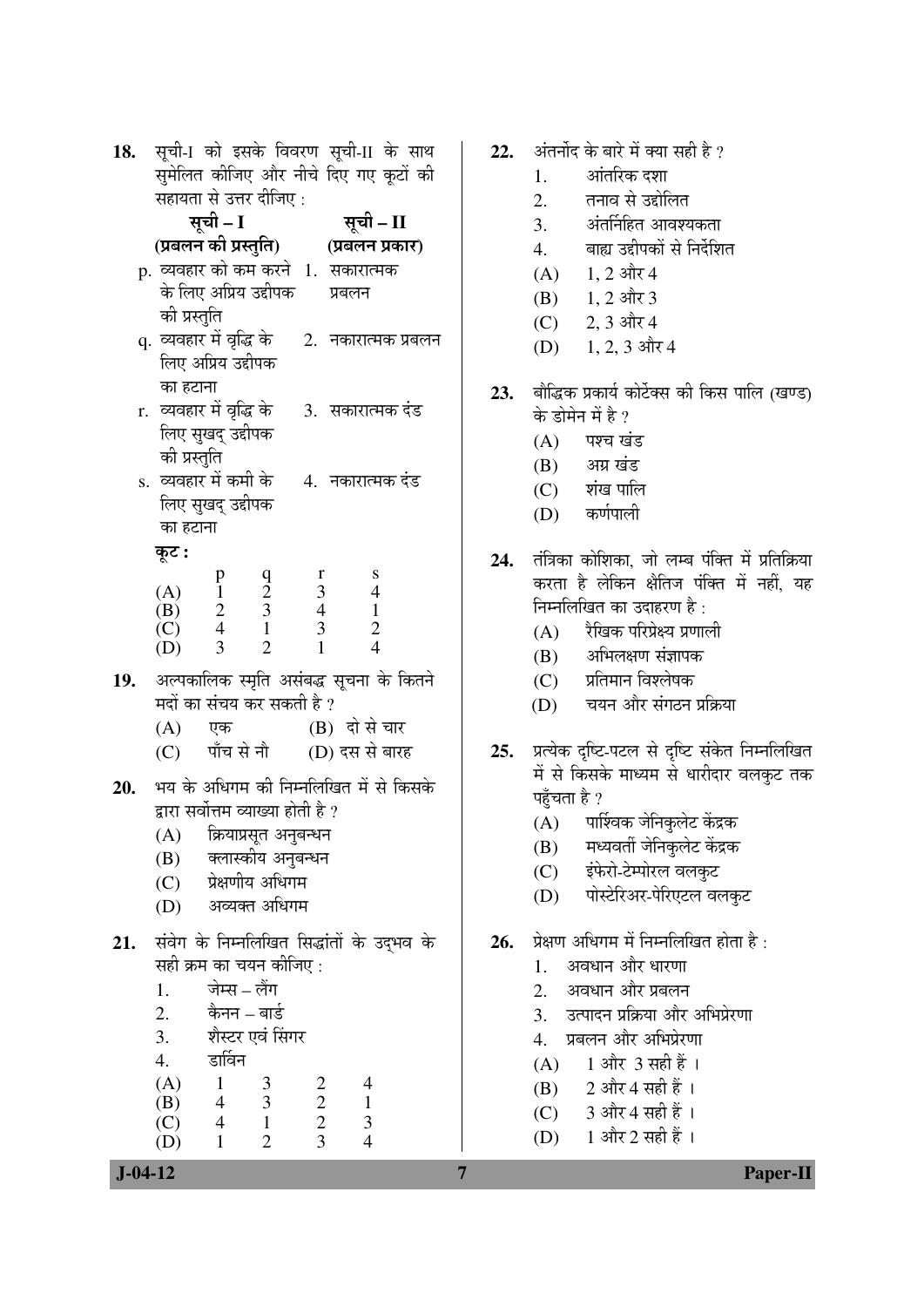- **27.** Which of the following factors reduce the accuracy of eyewitness testimony ?
	- 1. Suggestibility
	- 2. Source monitoring errors
	- 3. Interference
	- 4. Decay of memory traces
	- 5. Illusion of outgroup homogeneity

**Codes :**

- $(A)$  1, 2 and 3
- (B) 1, 3 and 4
- $(C)$  1, 2 and 5
- (D) 2, 3 and 5
- **28.** Microsleep occurs mainly due to one of the following :
	- (A) Sleep disorder
	- (B) Drugged state
	- (C) Sleep deprivation
	- (D) Dreaming state
- **29.** Self-Efficacy is
	- (A) A person's mental model of his or her ability and attitudes.
	- (B) A generalised evaluative attitude toward the self that influences both moods and behaviour
	- (C) The process by which a person comes to know or perceive the personal attributes
	- (D) A set of beliefs that one can perform adequately in a particular situation.
- **30.** Which one of the following is a product in Guilford's model ?
	- (A) Evaluation
	- (B) Cognition
	- (C) Transformation
	- (D) Symbols

**Instructions for Questions 31 to 34** : Read the following information and answer the four questions that follow :

hypothesis that a given drug would adversely affect the rate of learning. A group of 40 subjects was employed in the research. Each subject was required to learn a task upto two errorless trials. Then each subject was given a specified drug dosage (1mg/body weight in kilogram) and thirty minutes after, the subject was required to learn another equated learning task upto two errorless trials. The number of trials required to learn each task followed a normal distribution. The mean number of trials required to learn the tasks were 24 and 20 only for normal and 'drugged conditions', respectively. The two conditions had comparable standard deviations. The mean difference was tested by a suitable statistical test and the difference was found to be significant at .01 level.

A researcher wanted to test the

- **31.** What can you conclude about the researcher's hypothesis ?
	- (A) The hypothesis has been verified
	- (B) The hypothesis has been rejected
	- (C) The hypothesis has been partially verified
	- (D) The data are inadequate to evaluate researcher's hypothesis.
- **32.** What statistical test appears to be suitable for evaluating mean evaluating differences ?
	- (A) Independent samples t test
	- (B) One-way ANOVA for independent groups
	- (C) Paired samples t-test
	- (D) Chi-square test
- **33.** The dependent variable in this experiment is :
	- (A) Drug dosage
	- (B) Trials required to learn the task
	- (C) Body weight
	- (D) Time interval between the drug administration and learning the second task

**Paper-II 8 J-04-12**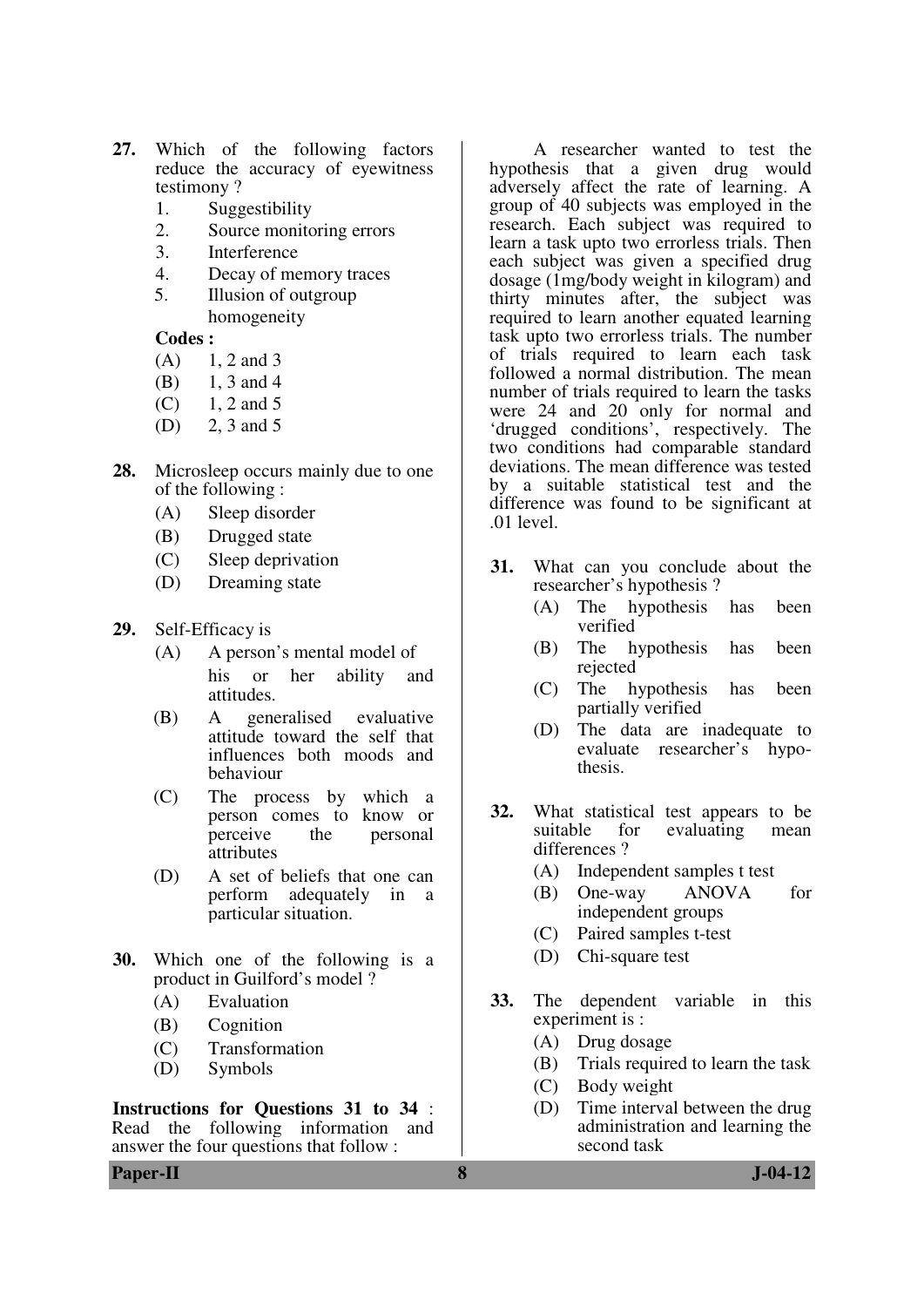| 27. |                | निम्नलिखित में से कौन से कारक चाक्षुष गवाह          |  |               |  |  |
|-----|----------------|-----------------------------------------------------|--|---------------|--|--|
|     |                | के साक्ष्य की परिशुद्धता कम करते हैं ?              |  |               |  |  |
|     | 1.             | संसूच्यता                                           |  |               |  |  |
|     | 2.             | स्रोत निगरानी त्रुटियाँ                             |  |               |  |  |
|     | 3.             | अवरोध                                               |  |               |  |  |
|     | 4.             | स्मृति अनुरेखों का हास                              |  |               |  |  |
|     | 5.             | बाह्य समूह समरूपता का भ्रम                          |  |               |  |  |
|     | कूट :          |                                                     |  |               |  |  |
|     | (A)            | $1, 2$ और 3                                         |  | (B) 1, 3 और 4 |  |  |
|     | (C)            | 1, 2 और 5                                           |  | (D) 2, 3 और 5 |  |  |
| 28. |                | सूक्ष्म–निद्रा निम्नलिखित में से मुख्यत: किसके      |  |               |  |  |
|     |                | कारण होती है ?                                      |  |               |  |  |
|     |                | (A) निद्रा रोग                                      |  |               |  |  |
|     |                | (B) औषध की स्थिति                                   |  |               |  |  |
|     |                | (C) निद्रा वंचन                                     |  |               |  |  |
|     |                | (D) स्वप्न अवस्था                                   |  |               |  |  |
| 29. |                | स्व-प्रभावकारिता निम्नलिखित में से क्या है ?        |  |               |  |  |
|     | (A)            | किसी व्यक्ति की योग्यता और                          |  |               |  |  |
|     |                | अभिवृत्ति के वैयक्तिक मानसिक                        |  |               |  |  |
|     |                | प्रतिदर्श                                           |  |               |  |  |
|     | (B)            | अपने प्रति सामान्यीकृत मूल्यांकन                    |  |               |  |  |
|     |                | अभिवृत्ति, जो चित्त और व्यवहार दोनों                |  |               |  |  |
|     |                | को प्रभावित करता है ।                               |  |               |  |  |
|     | (C)            | ऐसी प्रक्रिया, जिसके द्वारा कोई व्यक्ति             |  |               |  |  |
|     |                | वैयक्तिक गुणों की जानकारी प्राप्त                   |  |               |  |  |
|     |                | करता है ।                                           |  |               |  |  |
|     | (D)            | ऐसे विश्वास कि वह व्यक्ति स्थिति                    |  |               |  |  |
|     |                | विशेष में उपयुक्त निष्पादन कर सकता                  |  |               |  |  |
|     |                | है ।                                                |  |               |  |  |
|     |                | 30. गिल्फर्ड के प्रतिदर्श में निम्नलिखित में से कौन |  |               |  |  |
|     | एक उत्पाद है ? |                                                     |  |               |  |  |
|     |                | (A) मूल्यांकन                                       |  | (B) संज्ञान   |  |  |
|     |                | (C) रूपांतरण                                        |  | (D) प्रतीक    |  |  |
|     |                | प्रश्न 31 से 34 के लिये अनुदेश :                    |  |               |  |  |
|     |                | निम्नलिखित सूचना को पढ़िए और                        |  |               |  |  |
|     |                | निम्नलिखित चार प्रश्नों का उत्तर दीजिए:             |  |               |  |  |
|     |                | एक शोधकर्ता इस परिकल्पना का परीक्षण                 |  |               |  |  |
|     |                | करना चाहता है कि दी गई औषध से अधिगम की गति          |  |               |  |  |

करना चाहता है कि दी गई औषध से अधिगम की गति पर प्रतिकूल प्रभाव पड़ता है । 40 प्रयोज्यों के एक

समूह को शोधकार्य में प्रयुक्त किया गया । शुरू में प्रत्येक प्रयोज्य को दो त्रुटि रहित प्रयास स्तर तक कार्य का अधिगम करना था । उसके बाद प्रत्येक प्रयोज्य को विनिर्दिष्ट औषध की खुराक (1 मि.मि./कि.ग्रा. में शरीर के वजन के अनुसार) दी गई और तीस मिनट बाद उस व्यक्ति से समतुल्य अधिगम कार्य अधिगम के लिए दिया गया, जिसका अधिगम दो त्रुटि रहित प्रयास स्तर तक करना था । अधिगम के प्रयासों का वितरण प्रसामान्य था । अधिगम के प्रयासों की औसत संख्या सामान्य स्थिति और औषध की स्थिति में क्रमश: केवल 24 और 20 थी । दोनों स्थितियों में मानक विचलन लगभग एक जैसा था । उपयुक्त सांख्यिकी परीक्षण द्वारा औसत अंतर का परीक्षण किया गया और .01 स्तर पर यह अन्तर सार्थक पाया गया ।

- 31. शोधकर्ता की परिकल्पना के बारे में आप क्या निष्कर्ष निकाल सकते हैं ?
	- $(A)$  परिकल्पना का सत्यापन किया गया ।
	- (B) परिकल्पना को निष्कृत कर दिया गया है ।
	- (C) इस प्राकल्पना का आंशिक सत्यापन किया गया ।
	- (D) शोधकर्ता की कल्पना का मूल्यांकन करने के लिए ये प्रदत्त 'अपर्याप्त' हैं ।
- **32.** औसत के अंतरों का मुल्यांकन करने के लिए कौन सा सांख्यिकी परीक्षण सही प्रतीत होता हे ?
	- $(A)$  स्वतंत्र प्रतिदर्श टी-परीक्षण
	- (B) स्वतंत्र समूहों के लिए वन-वे ए एन ओ वी ए (ANOVA)
	- (C) युग्म प्रतिदर्श टी-परीक्षण
	- $(D)$  काई-वर्ग परीक्षण
- 33. इस परीक्षण में आश्रित परिवर्त्य है
	- $(A)$  औषध की खुराक
	- (B) कार्य के अधिगम के लिए किए गए प्रयास
	- (C) शरीर का वजन
	- (D) औषध देने और दूसरा कार्य अधिगम के बीच का अंतराल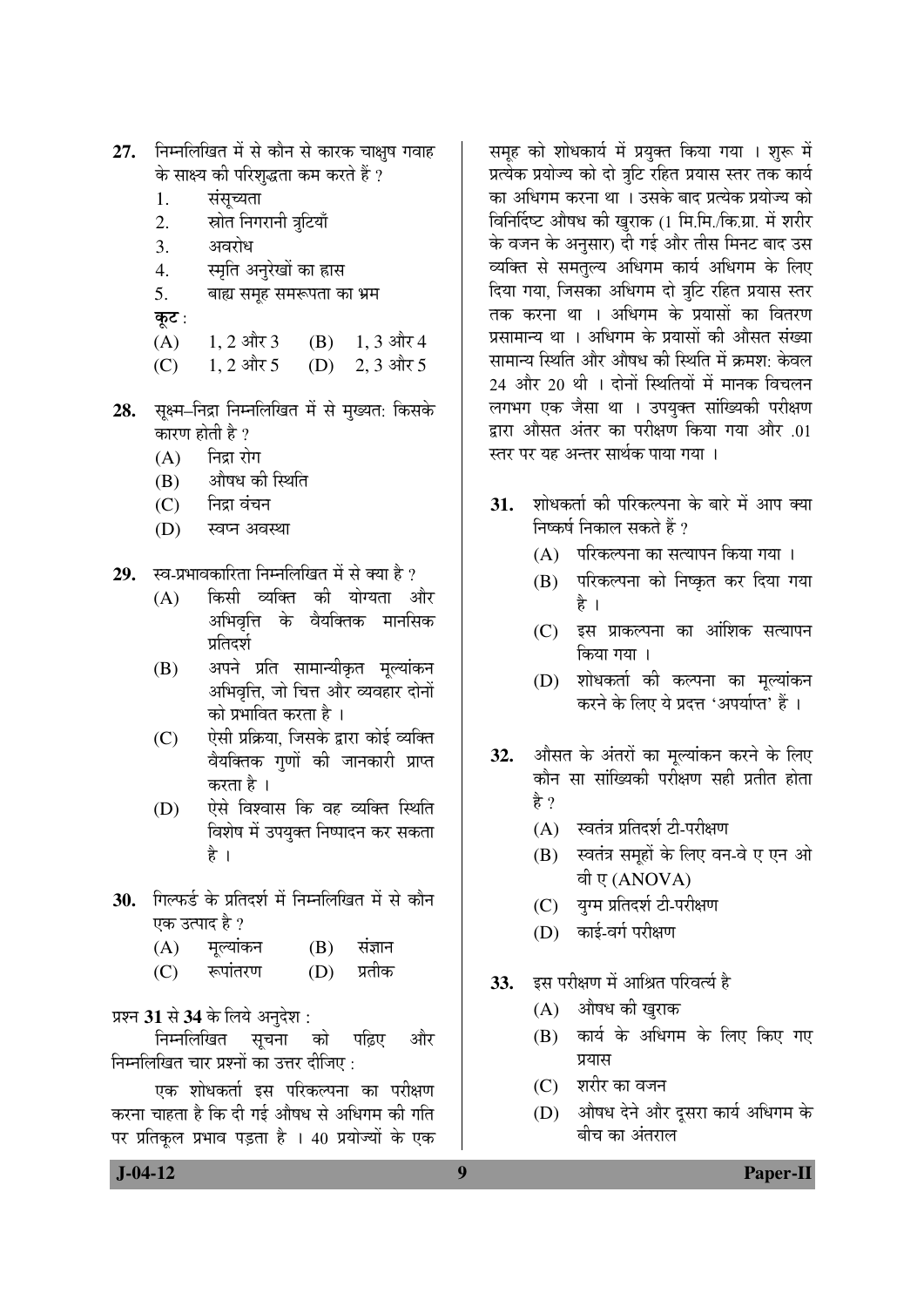- **34.** The above information suggests that :
	- 1. Parametric model should be followed in data analysis
	- 2. Non-parametric model should be followed in data analysis.
	- 3. The scores under two conditions appear to have homogeneity of variance
	- 4. The scores under two<br>conditions appear to be appear to be heterogeneous for variance.

#### **Codes :**

- $(A)$  1 and 3 only
- $(B)$  1 and 4 only
- (C) 2 and 3 only
- (D) 2 and 4 only
- **35.** Railroad tracks that seem to draw closer together as they recede into the distance are an example of
	- (A) linear perspective
	- (B) relative size
	- (C) binocular vision
	- (D) feature detection
- **36.** Memory for particular events is called :
	- (A) semantic
	- (B) sensory
	- (C) episodic
	- (D) procedural
- **37.** A test of Abstract Thinking had the norms in terms of normalized T scores (Mean  $= 50$ , SD  $= 10$ ). If the subject received a T score of 60, what would be his percentile rank?
	- (A) 16
	- $(B) 60$
	- $(C) 66$
	- (D) 84

**38.** Match List-I with List-II and indicate your answer using the codes given below :

**List – I** 

#### **List – II**

| (Personality)   |
|-----------------|
| characteristic) |
|                 |

- p. Little gratification in oral stage 1. Overly dependent
- q. Excessive gratification in oral stage 2. Impulsive
- r. Overly harsh 3. Hostile toilet training in Anal stage
- s. Relieved toilet training in Anal stage 4. Compulsive

#### **Codes :**

|     | р | q | r | S |
|-----|---|---|---|---|
| (A) | 2 | 4 | 3 |   |
| (B) | 1 | 3 | 4 | 2 |
| (C) | 1 | 4 | 2 | 3 |
| (D) | 2 | 3 |   |   |

- **39.** Multiple Abstract Variance Analysis is used to study the effect of
	- (A) one independent variable on more than one dependent variables
	- (B) more than one independent variables on one dependent variable
	- (C) more than one independent variables on more than one dependent variables
	- (D) None of these

**Paper-II 10 J-04-12**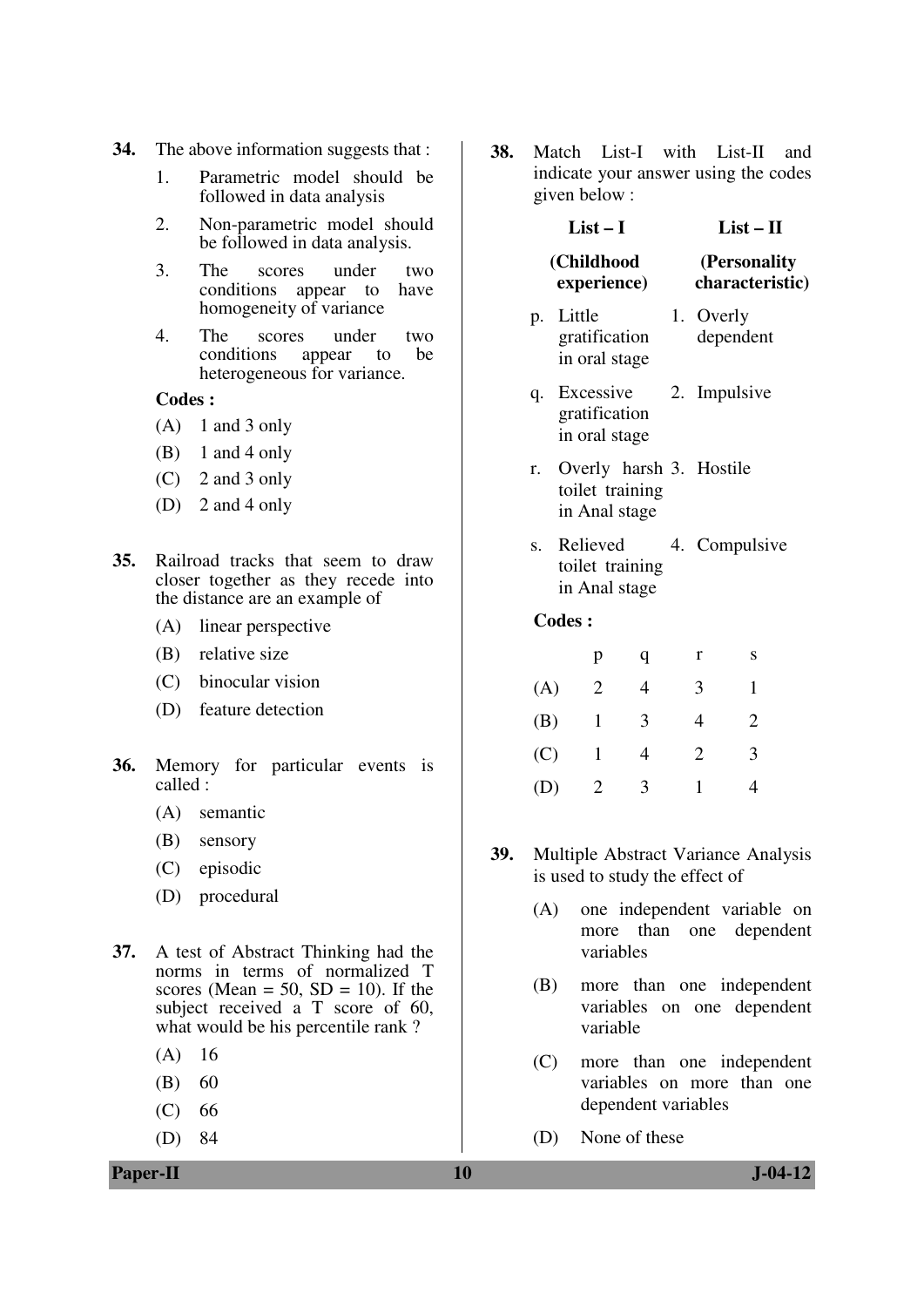- 34. उपर्युक्त सूचना से पता चलता है कि
	- 1. ›êü™üÖ ×¾Ö¿»ÖêÂÖÞÖ ´Öë ¯ÖÏÖ"Ö×»ÖÛú ×®Ö¤ü¿ÖÔ ÛúÖê अपनाया जाना चाहिए ।
	- 2. हेटा विश्लेषण में अप्राचलिक निदर्श को अपनाया जाना चाहिए ।
	- 3. दो स्थितियों में स्कोर प्रसरण में समसंगता प्रतीत होती है)।
	- 4. दो स्थितियों में स्कोर प्रसरण की विषमसंगता होगी

कूट:

- $(A)$  केवल 1 और 3
- $(B)$  केवल 1 और 4
- $(C)$  केवल 2 और 3
- (D) केवल 2 और 4
- 35. रेलरोड का ट्रैक दूरी पर आपस में जुड़ा हुआ सा दिखाई देता है, यह निम्नलिखित में से किसका उदाहरण है ?
	- (A) रैखिक परिप्रेक्ष्य
	- $(B)$  सापेक्ष आकार
	- (C) द्विचक्षु दृष्टि
	- (D) लक्षण संदीपन
- 36. घटना विशेष संबंधी स्मृति को कहते हैं
	- (A) अर्थात्मकता
	- (B) संवेदी
	- (C) प्रासंगिक
	- (D) प्रक्रियात्मक
- **37.** अमृर्त चिंतन परीक्षण के मापदण्ड प्रसामान्यीकृत टी समंक (मीन = 50, एस डी =  $10$ ) में दिए थे । यदि प्रयोज्य को 60 का टी समंक मिलता है तो उसका शतात्मक रैंक क्या होगा $\gamma$ 
	- (A) 16
	- $(B) 60$
	- $(C) 66$
	- (D) 84

38. सूची-I को सूची-II से सुमेलित कीजिए और नीचे दिए गए कूट का उपयोग करते हुए अपना उत्तर दीजिए :

सूची – I

**(**²Ö"Ö¯Ö®Ö Ûêú †®Öã³Ö¾Ö**)** (व्यक्तित्व की विशेषताएँ)

सूची – II

- p. मौखिक अवस्था 1. अत्यधिक आश्रित में न्यून परितोषण
- q. मौखिक अवस्था 2. आवेगी में अत्यधिक परितोषण
- r. गुद अवस्था में अत्यधिक सख्त शौच संबंधी प्रशिक्षण 3. विरोध
- s. गुद अवस्था में 4. वाध्य सहज शौच संबंधी प्रशिक्षण

## Ûæú™ü **:**

|     | р | ч | r | S |
|-----|---|---|---|---|
| (A) | 2 |   | 3 |   |
| (B) |   | 3 | 4 | 2 |
| (C) | 1 |   | 2 | 3 |
| (D) | 2 | 3 |   |   |

- **39.** निम्नलिखित में से किसका प्रभाव देखने के लिए बहु अमूर्त प्रसरण विश्लेषण का प्रयोग किया जाता है ?
	- (A) एक से अधिक आश्रित परिवर्त्यों पर एक स्वतंत्र परिवर्त्य का प्रभाव
	- (B) एक आश्रित परिवर्त्य पर एक से अधिक अनाश्रित परिवर्त्यों का प्रभाव
	- (C) एक से अधिक आश्रित परिवर्त्यों पर एक से अधिक स्वतंत्र परिवर्त्यों का ਹभाव
	- (D) इनमें से कोई नहीं

### **J-04-12 11 Paper-II**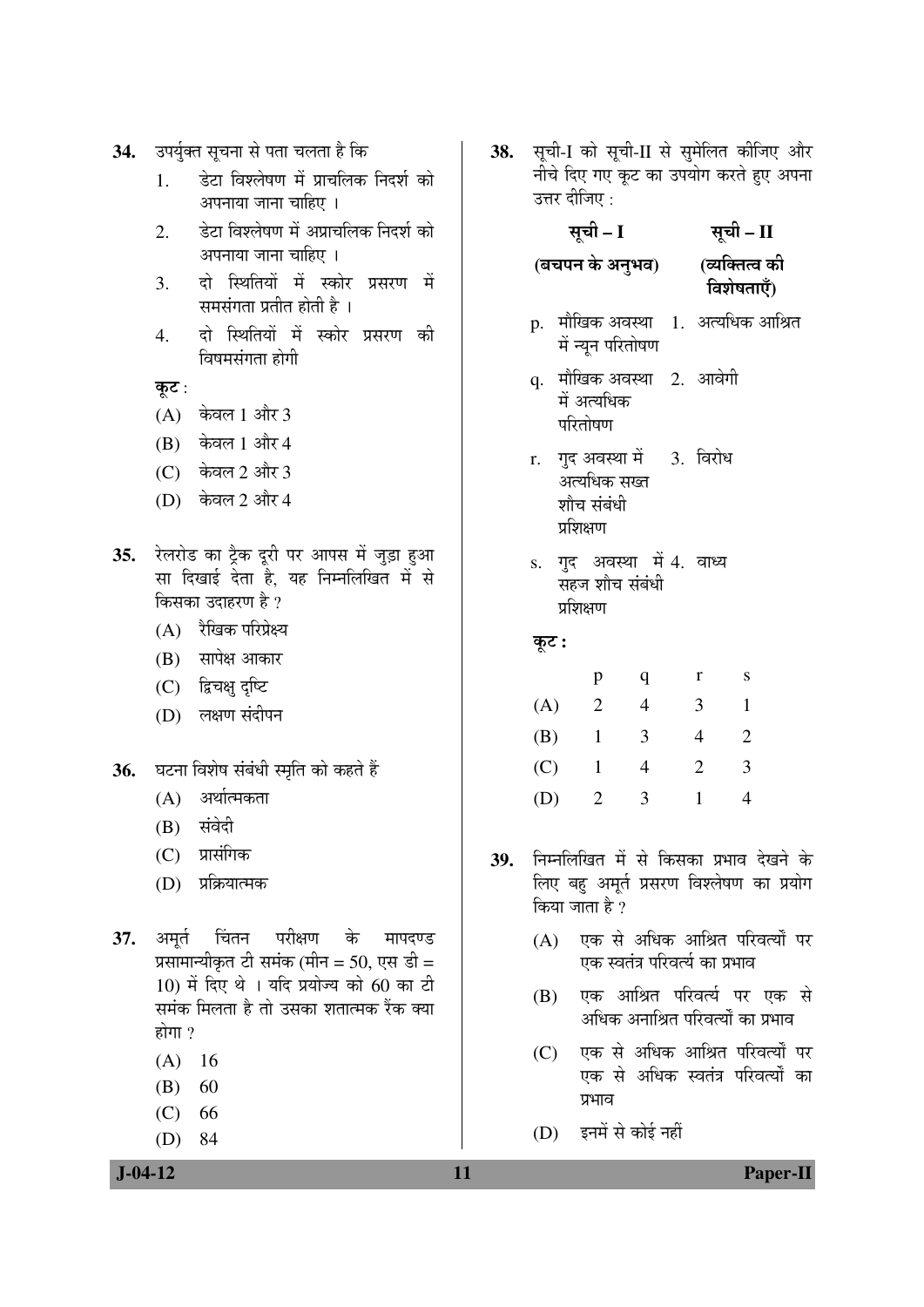| 40. |               |                     |                                 |                                | Match List-I with List-II and indicate | 43. |               |                    |                |                                   | <b>Assertion</b> (A) : A large body of                              |
|-----|---------------|---------------------|---------------------------------|--------------------------------|----------------------------------------|-----|---------------|--------------------|----------------|-----------------------------------|---------------------------------------------------------------------|
|     | below:        |                     |                                 |                                | your answer using the codes given      |     |               | research           |                | indicates                         | that<br>violence and aggression is                                  |
|     |               | $List-I$            |                                 |                                | $List - II$                            |     |               |                    |                |                                   | learned through observation.                                        |
|     |               |                     | (Brief description)             |                                | (Type of<br>reinforcement)             |     |               |                    |                |                                   | Reason (R) : Learning through<br>observation takes place due to     |
|     |               | occurs after a      |                                 |                                | p. reinforcement 1. fixed ratio        |     |               |                    |                |                                   | exposure to similar situation<br>and experienced reinforcement.     |
|     |               |                     | set time period                 |                                |                                        |     | <b>Codes:</b> |                    |                |                                   |                                                                     |
|     | q.            |                     | occurs after a<br>set number of | reinforcement 2. variable      | interval                               |     | (A)           | of $(A)$ .         |                |                                   | Both $(A)$ and $(R)$ are true and<br>(R) is the correct explanation |
|     | r.            | responses           | occurs after a                  |                                | reinforcement 3. fixed interval        |     | (B)           | (R)                | is             | not the<br>explanation of $(A)$ . | Both $(A)$ and $(R)$ are true but<br>correct                        |
|     |               | varying             | time                            |                                |                                        |     | (C)           |                    |                | $(A)$ is true but $(R)$ is false. |                                                                     |
|     |               | period              |                                 |                                |                                        |     | (D)           |                    |                |                                   | Both $(A)$ and $(R)$ are false.                                     |
|     | S.            |                     |                                 |                                | reinforcement 4. variable ratio        |     |               |                    |                |                                   |                                                                     |
|     |               | varying             | occurs after a                  |                                |                                        | 44. |               | listed below:      |                |                                   | Some steps in test construction are                                 |
|     |               | number<br>responses | of                              |                                |                                        |     | 1.            | Internal<br>ment   |                | consistency                       | assess-                                                             |
|     | <b>Codes:</b> |                     |                                 |                                |                                        |     | 2.            |                    | Item analysis  |                                   |                                                                     |
|     |               | p                   | $\mathbf{q}$                    | r                              | S                                      |     | 3.            |                    |                | Test-retest reliability           |                                                                     |
|     | (A)           | $\mathfrak{Z}$      | $\mathbf{1}$                    | $\overline{2}$                 | 4                                      |     | 4.            |                    | Item writing   |                                   |                                                                     |
|     | (B)           | $\mathbf{1}$        | $\overline{4}$                  | 3                              | $\overline{2}$                         |     |               |                    |                |                                   | Usually, the above steps are carried                                |
|     | (C)           | $\overline{4}$      | 3                               | $\mathbf{1}$                   | $\mathbf{2}$                           |     |               |                    |                | out in the following sequence.    |                                                                     |
|     | (D)           | 2                   | $\overline{4}$                  | 3                              | $\mathbf{1}$                           |     | (A)           | 4, 2, 1, 3         |                |                                   |                                                                     |
|     |               |                     |                                 |                                |                                        |     | (B)           | 4, 1, 3, 2         |                |                                   |                                                                     |
| 41. |               |                     |                                 |                                | Which of the following effectors is    |     |               | $(C)$ 2, 4, 1, 3   |                |                                   |                                                                     |
|     |               |                     | (motor) response ?              |                                | mainly responsible for instrumental    |     |               | $(D)$ 4, 3, 2, 1   |                |                                   |                                                                     |
|     | (A)           |                     | Smooth muscles                  |                                |                                        | 45. |               |                    |                |                                   | What is the correct order of the                                    |
|     | (B)           |                     | Cardiac muscles                 |                                |                                        |     |               |                    |                |                                   | following conflicts occurring in an                                 |
|     | (C)           |                     | Skeletal muscle                 |                                |                                        |     |               | individual's life? |                |                                   |                                                                     |
|     | (D)           |                     | Adrenal gland                   |                                |                                        |     | 1.            |                    |                | Autonomy V/s self doubt           |                                                                     |
|     |               |                     |                                 |                                |                                        |     | 2.            |                    |                |                                   | Identity V/s Role confusion                                         |
| 42. |               |                     |                                 |                                | A process following learning during    |     | 3.            |                    |                |                                   | Competence V/s Inferiority                                          |
|     |               |                     |                                 |                                | which a memory becomes more            |     | 4.            |                    |                | Intimacy V/s Isolation            |                                                                     |
|     |               |                     |                                 | firmly established is called : |                                        |     | Codes :       |                    |                |                                   |                                                                     |
|     | (A)           |                     | over-learning                   |                                |                                        |     | (A)           | $\mathbf{1}$       | 2              | 3                                 | 4                                                                   |
|     | (B)           |                     | consolidation                   |                                |                                        |     | (B)           | $\overline{2}$     | 1              | $\overline{4}$                    | 3                                                                   |
|     | (C)           |                     | transfer period                 |                                |                                        |     | (C)           | $\mathbf{1}$       | $\mathfrak{Z}$ | $\overline{2}$                    | $\overline{4}$                                                      |
|     | (D)           |                     |                                 | constructive processing        |                                        |     | (D)           | 3                  | $\overline{2}$ | $\overline{4}$                    | $\mathbf{1}$                                                        |
|     | Paper-II      |                     |                                 |                                |                                        | 12  |               |                    |                |                                   | $J - 04 - 12$                                                       |

- **43. Assertion (A) :** A large body of research indicates that violence and aggression is learned through observation.
	- **Reason (R) :** Learning through observation takes place due to exposure to similar situation and experienced reinforcement.

## **Codes :**

- (A) Both (A) and (R) are true and (R) is the correct explanation of  $(A)$ .
- (B) Both (A) and (R) are true but (R) is not the correct explanation of (A).
- (C) (A) is true but  $(R)$  is false.
- (D) Both (A) and (R) are false.
- **44.** Some steps in test construction are listed below :
	- 1. Internal consistency assessment
	- 2. Item analysis
	- 3. Test-retest reliability
	- 4. Item writing

- $(A)$  4, 2, 1, 3
- (B) 4, 1, 3, 2
- $(C)$  2, 4, 1, 3
- (D) 4, 3, 2, 1
- **45.** What is the correct order of the following conflicts occurring in an individual's life ?
	- 1. Autonomy V/s self doubt
	- 2. Identity V/s Role confusion
	- 3. Competence V/s Inferiority
	- 4. Intimacy V/s Isolation

## **Codes :**

| (A) |   | 2 | 3 |               |
|-----|---|---|---|---------------|
| (B) | 2 |   | 4 | $\mathcal{F}$ |
| (C) |   | 3 | 2 |               |
| (D) | 3 | 2 |   |               |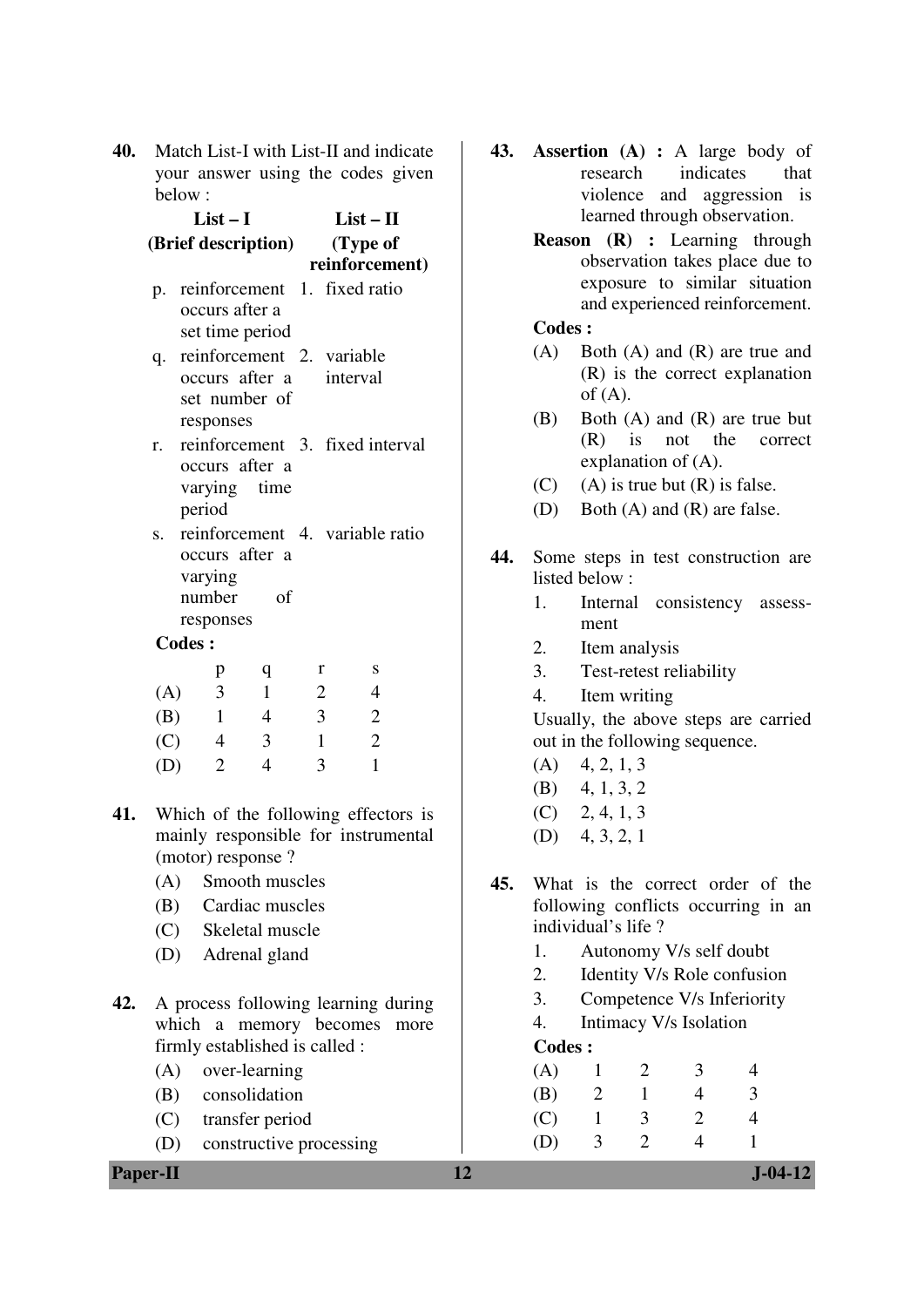| 40.  पुनर्बलन अनुसूची के प्रकार को विवरण से |  |  |  |
|---------------------------------------------|--|--|--|
| सुमेलित कीजिए :                             |  |  |  |

|     |       | सूची – I          |                                                                  |                         |                          | सूची – II           |  |
|-----|-------|-------------------|------------------------------------------------------------------|-------------------------|--------------------------|---------------------|--|
|     |       | (विवरण)           |                                                                  |                         |                          | (पुनर्बलन के        |  |
|     |       |                   |                                                                  |                         |                          | प्रकार)             |  |
|     |       |                   | p. निर्धारित समय 1. निर्धारित निश्चित                            |                         |                          |                     |  |
|     |       | सीमा के बाद       |                                                                  |                         | अनुपात                   |                     |  |
|     |       |                   | पुनर्बलन होता है ।                                               |                         |                          |                     |  |
|     |       |                   | q.   प्रतिक्रियाओं की                                            |                         |                          | 2. परिवर्ती अंतराल  |  |
|     |       |                   | निर्धारित संख्या के                                              |                         |                          |                     |  |
|     |       |                   | बाद पुनर्बलन होता                                                |                         |                          |                     |  |
|     |       | है ।              |                                                                  |                         |                          |                     |  |
|     |       | r.   परिवर्ती समय |                                                                  |                         |                          | 3. निश्चित अंतराल   |  |
|     |       | अवधि के बाद       |                                                                  |                         |                          |                     |  |
|     |       |                   | पुनर्बलन होता है ।                                               |                         |                          |                     |  |
|     |       |                   | s. परिवर्ती प्रत्युत्तरों 4. परिवर्ती अनुपात<br>की संख्या के बाद |                         |                          |                     |  |
|     |       |                   | पुनर्बलन होता है ।                                               |                         |                          |                     |  |
|     |       |                   |                                                                  |                         |                          |                     |  |
|     | कूट : |                   |                                                                  |                         |                          |                     |  |
|     |       | p<br>(A) 3        | q<br>$\begin{array}{cc} 1 \end{array}$                           | 2                       | r                        | S<br>$\overline{4}$ |  |
|     |       | $(B)$ 1           | $\overline{4}$                                                   | $\overline{\mathbf{3}}$ |                          | $\overline{c}$      |  |
|     |       | $(C)$ 4           | $\overline{\mathbf{3}}$                                          | $\overline{1}$          | $\overline{\phantom{a}}$ |                     |  |
|     | (D)   | $\overline{2}$    | $\overline{4}$                                                   |                         | $\overline{3}$           | $\mathbf{1}$        |  |
|     |       |                   |                                                                  |                         |                          |                     |  |
| 41. |       |                   | निम्नलिखित में से कौन से प्रभावक गतिक                            |                         |                          |                     |  |
|     |       |                   | प्रत्युत्तरों के लिए मुख्यत: उत्तरदायी होते हैं ?                |                         |                          |                     |  |
|     |       |                   | (A) सहज मांसपेशियाँ                                              |                         |                          |                     |  |
|     |       |                   | (B) हृदय मांसपेशियाँ                                             |                         |                          |                     |  |
|     |       |                   | (C) कंकाल मांसपेशियाँ                                            |                         |                          |                     |  |
|     |       |                   | (D) ऐड्रिनल ग्रन्थि                                              |                         |                          |                     |  |
|     |       |                   |                                                                  |                         |                          |                     |  |
| 42. |       |                   | एक प्रक्रिया जिसमें निम्नलिखित में से अधिगम                      |                         |                          |                     |  |
|     | हैं   |                   | में स्मृति अत्यधिक स्थिर हो जाती है, उसे कहते                    |                         |                          |                     |  |
|     |       |                   |                                                                  |                         |                          |                     |  |
|     |       | (A)               | अति अधिगम                                                        |                         |                          |                     |  |

- $(B)$  समेकन
- (C) स्थान्तरण अवधि
- (D) रचनात्मक प्रक्रमण

43. अभिकथन (A) : अनुसंधान का बड़ा निकाय इस बात का सूचक है कि हिंसा एवं आक्रामकता प्रेक्षण के माध्यम से अधिगमित होती है ।

> **तर्क (R) : प्रे**क्षण के माध्यम से अधिगम. समान परिस्थिति और अनुभवपरक पुनर्बलन के प्रकटन के कारण होता है ।

# कूट :

- (A)  $(A)$  और  $(R)$  दोनों सही हैं, और  $(R)$ ,  $(A)$  की सही व्याख्या है।
- $(B)$   $(A)$  और  $(R)$  दोनों सही हैं, लेकिन  $(R)$ ,  $(A)$  की सही व्याख्या नहीं है।
- (C)  $(A)$  सही है, लेकिन (R) गलत है।
- $(D)$   $(A)$  और  $(R)$  दोनों गलत हैं।
- 44. परीक्षण निर्माण के कुछ चरण नीचे दिए गए हैं:
	- 1. आंतरिक सत्**ता मूल्यांकन**
	- 2. मद विश्लेषण
	- 3. परीक्षण-पुन:परीक्षण विश्वसनीयता
	- 4. मदलेखन

सामान्यत: उपर्युक्त चरण निम्नलिखित क्रम में किए जाते हैं :

- $(A)$  4, 2, 1, 3
- (B) 4, 1, 3, 2
- $(C)$  2, 4, 1, 3
- (D) 4, 3, 2, 1
- 45. किसी शक्ति के जीवन में निम्नलिखित द्वन्द्वों का सही क्रम क्या है ?
	- 1. स्वायत्तता बनाम आत्म-शंका
	- 2. पहचान बनाम भूमिका भ्रम
	- 3. सक्षमता बनाम हीनता
	- 4. घनिष्टता बनाम अकेलापन
	- $\phi$ ट:

 (A) 1 2 3 4 (B) 2 1 4 3 (C) 1 3 2 4

(D) 3 2 4 1

 **J-04-12 13 Paper-II**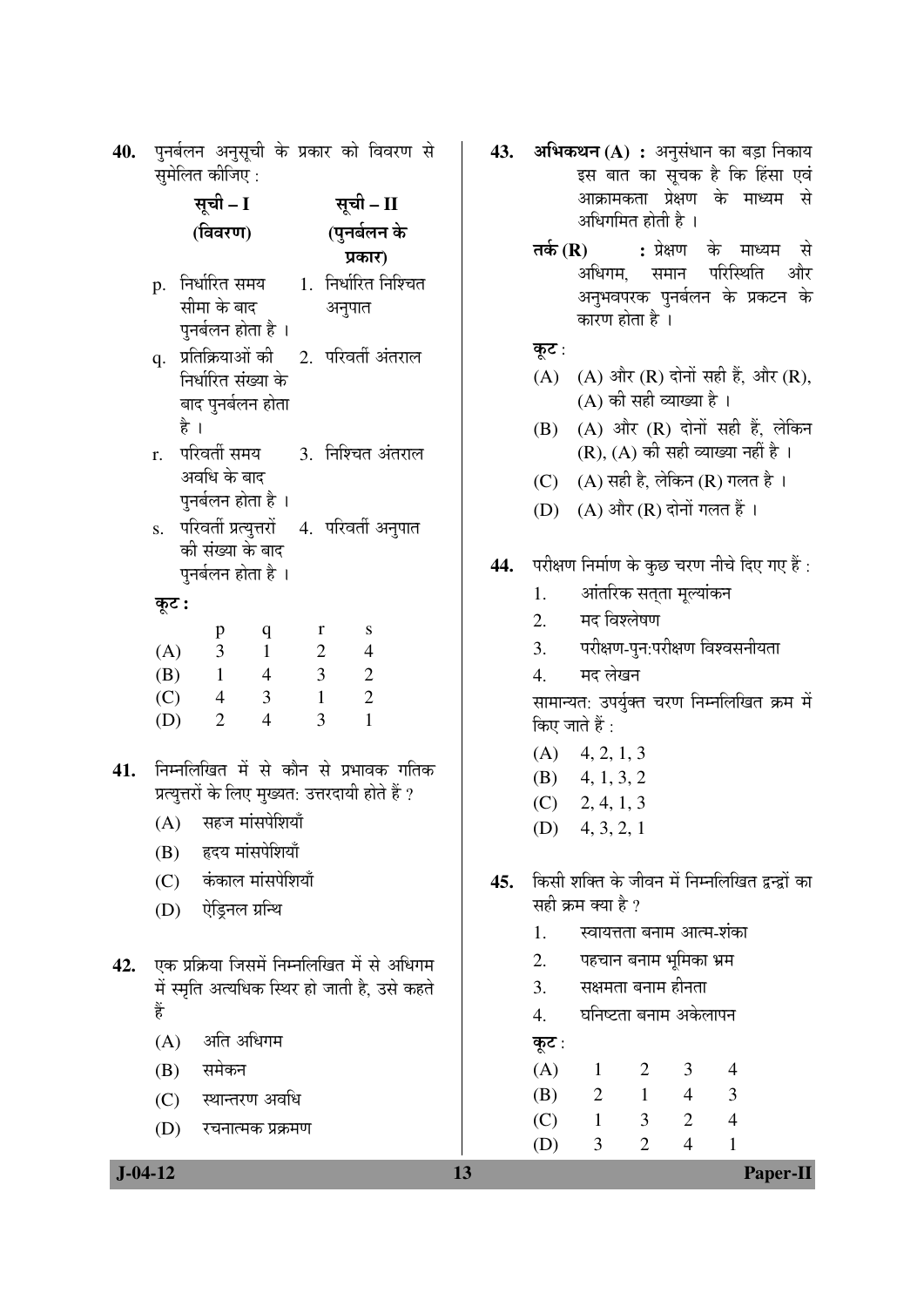| 46. | Which of the following attitude                                          | 49. | What among the following is true for                                                                                        |
|-----|--------------------------------------------------------------------------|-----|-----------------------------------------------------------------------------------------------------------------------------|
|     | scaling method/s has/have<br>been<br>proposed by L.L. Thurstone?         |     | mental set?<br>1.<br>It can enhance the quality and                                                                         |
|     | Paired comparison<br>1.                                                  |     | speed<br>of perceiving<br>and                                                                                               |
|     | 2.<br>Summated ratings                                                   |     | problem solving under some                                                                                                  |
|     | 3.<br>Scalogram                                                          |     | conditions.                                                                                                                 |
|     | 4.<br>Equal appearing intervals                                          |     | 2.<br>It can enhance the quality and<br>of perceiving<br>speed                                                              |
|     | <b>Codes:</b>                                                            |     | and<br>problem<br>solving<br>in<br>new                                                                                      |
|     | 2 only                                                                   |     | situations.                                                                                                                 |
|     | (A)                                                                      |     | 3.<br>It may inhibit or distort the                                                                                         |
|     | 4 only<br>(B)                                                            |     | quality of mental activities in                                                                                             |
|     | (C)<br>1 and 4 only                                                      |     | new situations.<br>4.<br>It may inhibit or distort the                                                                      |
|     | 2 and 3 only<br>(D)                                                      |     | quality of mental activities                                                                                                |
| 47. | Match List-I with List-II and indicate                                   |     | under same conditions.                                                                                                      |
|     | your answer using the given codes :                                      |     | <b>Codes:</b>                                                                                                               |
|     | $List-I$<br>$List - II$                                                  |     | 1 and 2 only<br>(A)                                                                                                         |
|     | (Brief description)<br>(Validity type)                                   |     | 2 and 3 only<br>(B)<br>$(C)$ 1 and 3 only                                                                                   |
|     | p. Predictive 1. Covering all the                                        |     | 3 and 4 only<br>(D)                                                                                                         |
|     | validity<br>important areas in                                           |     |                                                                                                                             |
|     | a given course of                                                        | 50. | Match the following:                                                                                                        |
|     | study                                                                    |     | $List-I$<br>$List - II$                                                                                                     |
|     | Concurrent 2. Yielding<br>q.<br>theoretically<br>validity                |     | 1. Thinking<br>p. Mental<br>activity                                                                                        |
|     | consistent results                                                       |     | through<br>which<br>transform<br>we                                                                                         |
|     | 3. High relationship<br>Construct<br>r.                                  |     | available                                                                                                                   |
|     | validity<br>between the new                                              |     | information<br>in                                                                                                           |
|     | and<br>the<br>test                                                       |     | order to<br>reach                                                                                                           |
|     | established test of                                                      |     | conclusions<br>2. Reasoning q. An activity that                                                                             |
|     | same trait                                                               |     | involves<br>the                                                                                                             |
|     | Content<br>4. Forecasting some<br>S.                                     |     | manipulation<br>- of                                                                                                        |
|     | validity<br>significant                                                  |     | mental                                                                                                                      |
|     | behaviour on the                                                         |     | representation of<br>features<br>various                                                                                    |
|     | basis<br>of<br>test<br>scores                                            |     | of the<br>external                                                                                                          |
|     | <b>Codes:</b>                                                            |     | world.                                                                                                                      |
|     | p<br>q<br>$\mathbf{r}$<br>$\mathbf S$                                    |     | 3. Decision<br>r. Processing                                                                                                |
|     | $\overline{3}$<br>$\mathbf{2}$<br>$\mathbf{1}$<br>(A)<br>$\overline{4}$  |     | in<br>information<br>making                                                                                                 |
|     | $\overline{4}$<br>$\overline{3}$<br>$\frac{2}{3}$<br>$\mathbf{1}$<br>(B) |     | various ways in<br>order to<br>move                                                                                         |
|     | $\mathbf{1}$<br>$\overline{2}$<br>$\overline{4}$<br>(C)                  |     | toward<br>desired                                                                                                           |
|     | 3<br>$\overline{4}$<br>$\overline{2}$<br>(D)                             |     | goals.                                                                                                                      |
| 48. | During emotions skin conductance                                         |     | 4. Problem<br>The process<br>of<br>S.                                                                                       |
|     | changes occur due to the activity of                                     |     | solving<br>choosing<br>between two or                                                                                       |
|     | some of the following:                                                   |     | more alternatives                                                                                                           |
|     | Sweat glands<br>1.                                                       |     | on the basis of                                                                                                             |
|     | 2.<br>Adrenal glands                                                     |     | information                                                                                                                 |
|     | 3.<br>Parasympathetic nervous system                                     |     | about them.<br><b>Codes:</b>                                                                                                |
|     | <b>Codes:</b>                                                            |     | r                                                                                                                           |
|     | 1 and $2$<br>(A)                                                         |     | (A)                                                                                                                         |
|     | 1 and 3<br>(B)                                                           |     | $\frac{931}{43}$<br>$^{14}_{2}$<br>$^{2}_{3}$<br>$^{2}_{2}$<br>$\frac{1}{3}$<br>$\frac{2}{4}$<br>$\frac{2}{1}$<br>(B)<br>C) |
|     | 2 and 3<br>(C)                                                           |     | $\overline{4}$<br>D)                                                                                                        |
|     | (D)<br>$1, 2$ and 3                                                      |     |                                                                                                                             |
|     | <b>Paper-II</b>                                                          | 14  | $J - 04 - 12$                                                                                                               |
|     |                                                                          |     |                                                                                                                             |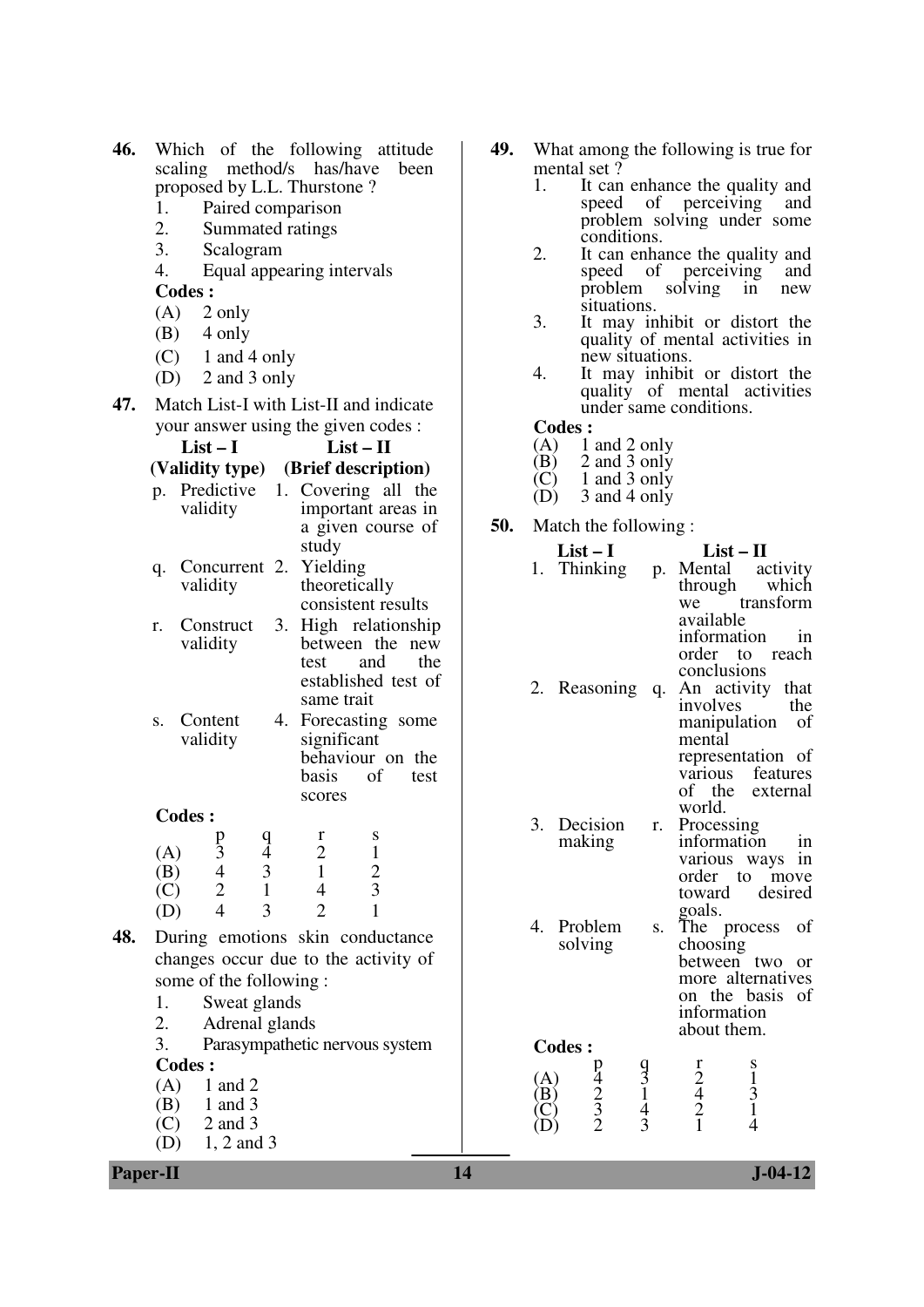| 46.           | निम्नलिखित में से कौन सी एल.एल. थरस्टोन                                             | 49. | निम्नलिखित में से मानसिक विन्यास (मन की                                                                            |
|---------------|-------------------------------------------------------------------------------------|-----|--------------------------------------------------------------------------------------------------------------------|
|               | द्वारा अभिवृत्ति मापन की विधि/विधियाँ दी है/हैं ?                                   |     | पूर्व-विद्यमान स्थिति) के संबंध में क्या सही है ?                                                                  |
|               | 1.<br>युग्मन तुलना                                                                  |     | कुछ स्थितियों में प्रत्यक्षण और समस्या<br>1.<br>समाधान की गुणवत्ता और गति को                                       |
|               | संकलित क्रमिक मापनी<br>2.                                                           |     | बढ़ा सकता है ।                                                                                                     |
|               | 3.<br>मापक्रम (स्केलोग्राम)                                                         |     | यह नई स्थितियों में प्रत्यक्षण और<br>2.                                                                            |
|               | समान प्रीतात्मक अंतराल<br>4.                                                        |     | समस्या समाधान की गुणवत्ता और गति                                                                                   |
|               | कूट :<br>केवल 2                                                                     |     | को बढ़ा सकता है ।                                                                                                  |
|               | (A)<br>केवल 4                                                                       |     | यह नई स्थितियों में मानसिक<br>3.                                                                                   |
|               | (B)<br>केवल 1 और 4<br>(C)                                                           |     | क्रियाकलापों की गुणवत्ता को रोक या                                                                                 |
|               | केवल 2 और 3<br>(D)                                                                  |     | विकृत कर सकता है ।<br>यह समान स्थितियों में मानसिक<br>4.                                                           |
| 47.           | सूची-I को सूची-II से सुमेलित कीजिए और                                               |     | क्रियाकलापों की गुणवत्ता को रोक या                                                                                 |
|               | नीचे दिए गए कूट का उपयोग करते हुए अपना                                              |     | विकृत कर सकता है ।                                                                                                 |
|               | उत्तर दीजिए :                                                                       |     | कूट :                                                                                                              |
|               | सूची – I<br>्सूची – II                                                              |     | केवल 1 एवं 2<br>(A)                                                                                                |
|               | (वैधता प्रकार) (संक्षिप्त विवरण)                                                    |     | केवल 2 एवं 3<br>(B)                                                                                                |
|               | p.  भविष्य सूचक   1.  दिए गए अध्ययन के                                              |     | केवल 1 एवं 3<br>(C)<br>केवल 3 एवं 4<br>(D)                                                                         |
|               | सभी महत्त्वपूर्ण क्षेत्रों<br>वैधता                                                 |     |                                                                                                                    |
|               | का समावेश                                                                           | 50. | निम्नलिखित को सुमेलित कीजिए:                                                                                       |
|               | 2. सैद्धांतिक सतत<br>q. समकालिक                                                     |     | सूची - I<br>सूची – II                                                                                              |
|               | परिणाम देना<br>वेधता                                                                |     | मार्नासक<br>1. चितन<br>p. एंसा                                                                                     |
|               | संप्रत्यय वैधता 3. एक ही सद्गुण वाले<br>r.                                          |     | जिसके<br>क्रियाकलाप                                                                                                |
|               | एक नए परीक्षणों एवं                                                                 |     | माध्यम से हम उपलब्ध<br>सूचना को निष्कर्ष तक                                                                        |
|               | स्थापित परीक्षण में                                                                 |     | के<br>लिए<br>पहुँचाने                                                                                              |
|               | उच्च सहसंबंध                                                                        |     | रूपांतरित करते हैं ।                                                                                               |
|               | 4. परीक्षण के समंकों के<br>विषयपरक<br>S.                                            |     | 2. तर्कण<br>q. ऐसी क्रिया जिससे                                                                                    |
|               | वैधता<br>आधार पर कुछ                                                                |     | बाह्य जगत के विभिन्न                                                                                               |
|               | महत्त्वपूर्ण व्यवहार की                                                             |     | लक्षणों के मानसिक                                                                                                  |
|               | प्रागुक्ति                                                                          |     | निरूपण का परिचालन<br>होता है ।                                                                                     |
|               | कूट :                                                                               |     | वांछित लक्ष्यों की ओर<br>3. निर्णय लेना<br>r.                                                                      |
|               | S<br>$\frac{p}{3}$<br>(A)                                                           |     | जाने के लिए विभिन्न                                                                                                |
|               | $\begin{array}{c} r \\ 2 \\ 1 \end{array}$<br>$\frac{1}{2}$<br>$\frac{4}{2}$<br>(B) |     | तरीकों से सूचना                                                                                                    |
|               | $\begin{bmatrix} 9 \\ 4 \\ 3 \\ 1 \\ 3 \end{bmatrix}$<br>$\overline{4}$<br>(C)      |     | प्रक्रमण करना ।                                                                                                    |
|               | $\overline{4}$<br>$\overline{2}$<br>(D)<br>संवेग के दौरान निम्नलिखित में से किसकी   |     | s. दो या दो से अधिक<br>4. समस्या<br>विकल्पों के बारे में                                                           |
| 48.           | क्रिया के कारण त्वचा के संवहन में परिवर्तन                                          |     | समाधान<br>प्राप्त सूचना के आधार                                                                                    |
|               | होता है ?                                                                           |     | पर उनमें से चयन                                                                                                    |
|               | स्वेद ग्रंथि<br>1.                                                                  |     | करने की प्रक्रिया ।                                                                                                |
|               | एड्रेनल ग्रंथि<br>2.                                                                |     | कूट :                                                                                                              |
|               | पैरा सिम्पैथिटिक तंत्रिका तंत्र<br>3.                                               |     | $\mathbf q$<br>r<br>S<br>p                                                                                         |
|               | कूट :                                                                               |     | 3 <sup>7</sup><br>(A)<br>$\overline{4}$<br>$\overline{2}$<br>$\mathbf{1}$<br>$\mathfrak{Z}$<br>$\overline{4}$<br>1 |
|               | 1 और $3$<br>(A)<br>$1 \overline{\text{ and }} 2$<br>(B)                             |     | $\overline{c}$<br>(B)<br>$\mathfrak{Z}$<br>$\sqrt{2}$<br>$\mathbf{1}$<br>$\overline{4}$<br>(C)                     |
|               | $2$ और $3$<br>$1, 2$ और 3<br>(C)<br>(D)                                             |     | $\overline{2}$<br>3<br>$\mathbf{1}$<br>$\overline{4}$<br>(D)                                                       |
| $J - 04 - 12$ |                                                                                     | 15  | <b>Paper-II</b>                                                                                                    |
|               |                                                                                     |     |                                                                                                                    |